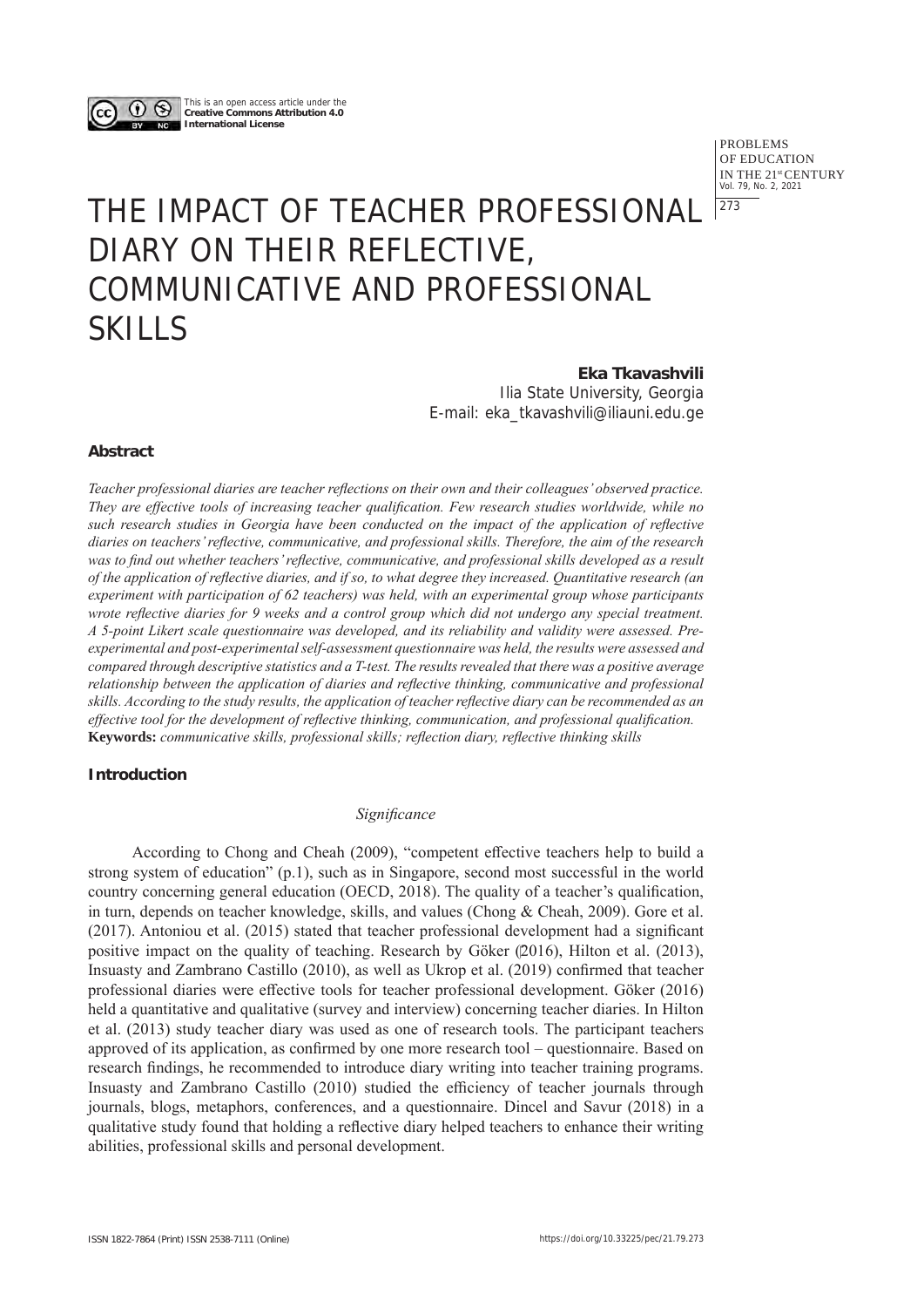PROBLEMS OF EDUCATION IN THE 21st CENTURY Vol. 79, No. 2, 2021 274

While there are numerous studies of teacher and teacher-student diary writing role in good teaching in general (as shown above), there are fewer studies dealing with the impact of teacher diary application on separate skills such as reflection, communication, and professional skills. Klimova (2015) in her literature analysis claimed that teacher diaries developed their reflection capacity. Patterson (2014) analyzed his experience of organizing a teacher diary writing program with teacher-to-be and found many benefits of its application: developing writing skills, self-confidence and (if held in groups) organization skills. Taqi et al. (2015) investigated through a questionnaire the impact of journal writing on the ability to communicate in writing and came to conclusion that communication skills were effectively developed through teacher diary writing. The narrative-based inquiry by Aharonian (2016) and the critical analysis, observations, and interview by Chien (2018) found that reflective writing increased teachers' professional knowledge and skills. Lopera Medina (2013) held a case study on the application of English teachers'-to-be diary in order to analyze the development of their reading skills. The study found it useful for the development of reading skills.

None of the above-discussed research studies were experimental. No scholarly / empirical research on the issue of teacher reflective diary writing in Georgia has been conducted. Only one descriptive article by Gogoladze (2019) is available on the Internet, which explains what reflection is and gives teachers' practical recommendations on holding it but does not provide any empirical data. Therefore, the current research tries to fill this gap.

#### *Teacher Professional Diaries / Journals*

Reflection helps practitioners to feel confident and competent about the matters, which involve both personal and professional growth. A process of learning enhances their confidence when confronted with complex and emotionally demanding situations in the workplace. Oelofsen (2012) emphasized that teachers may gain from reflecting despite the fact that reflection is timeconsuming, while professionals have such a busy schedule (Oelofsen, 2012).

Merely reflecting on the experience does not ensure that a teacher will identify the real causes of the problem or recognize the elements of successful teaching. 'Critical reflection' refers to an activity or process in which an experience is recalled, considered, and evaluated, usually in relation to a broader purpose. It is a response to past experience and involves conscious recall and examination of the experience as a basis for evaluation and decision-making, and as a source for planning and action. Reflective practice is "learning through and from experience towards gaining new insights of self and practice" (Finlay, 2008, p.1).

Reflection is more productive when concrete experience is documented in written form. This considerably improves the quality of reflection and provides a valuable source for further reference (Tsingos-Lucas et al., 2017). The essence of reflective diaries is to facilitate the process of reflection by guiding a teacher through self-talk.

A diary / journal is a sequential, dated chronicle of events and ideas, which includes the personal responses and reflections of the writer (or writers) on those events and ideas. A journal has six defining attributes: it is written, dated, informal, flexible, private, and archival. "Reflection is the path both to self-knowledge and to greater personal efficacy. Although there are many ways to reflect, the journal is concrete evidence of one's evolving thought processes, documenting valuable, often fleeting glimpses of understanding" (Stevens & Cooper, 2009, p. 3).

Spadling and Wilson (2002) believed that reflective writing can promote reflective thinking. They mentioned the following benefits of journal writing: (1) journals serve as a permanent record of thoughts and experiences; (2) journals provide a means of establishing and maintaining relationship with instructors; (3) journals serve as a safe outlet for personal concerns and frustrations; (4) journals are an aid to internal dialogue; 5) journals serve as windows into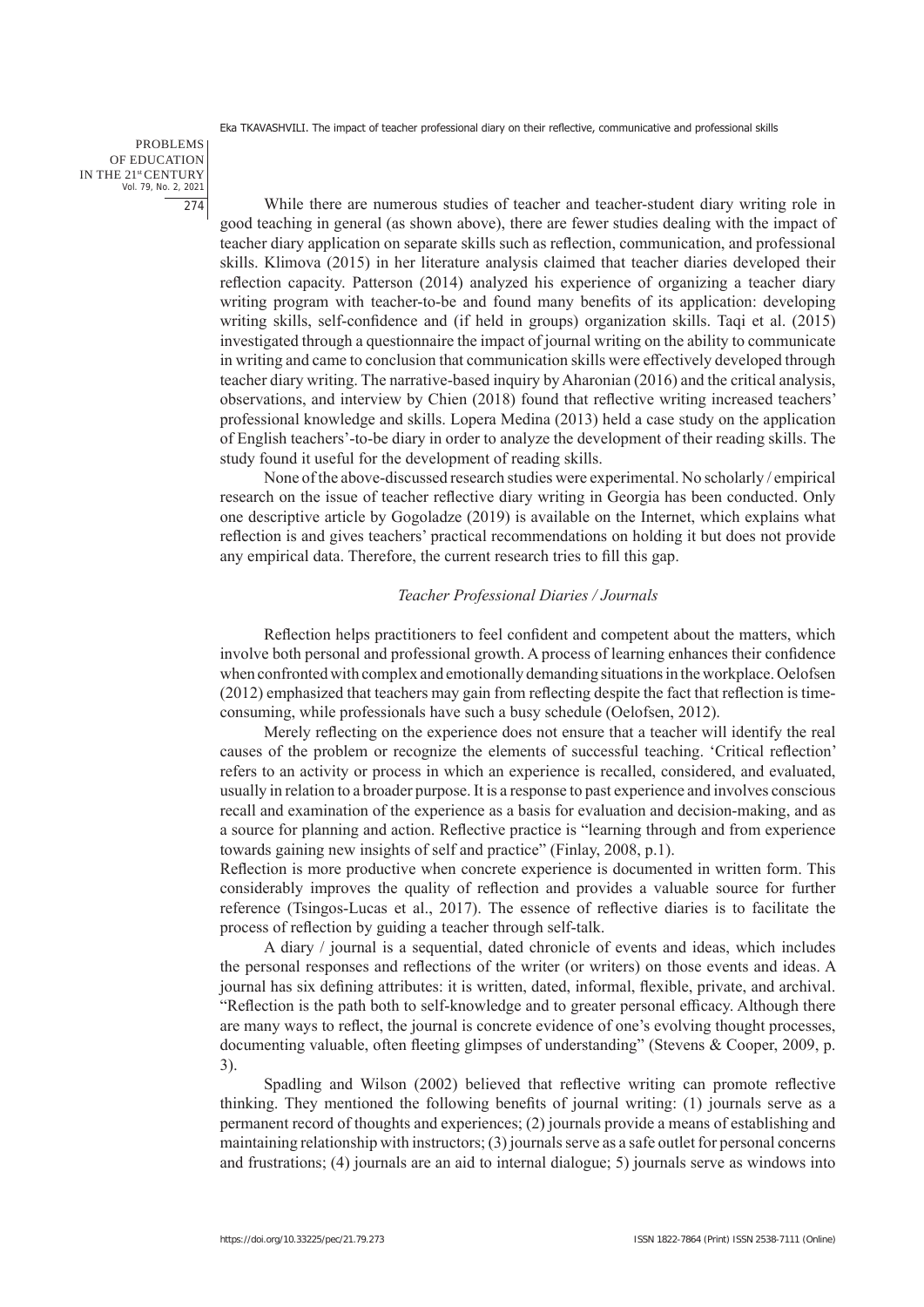PROBLEMS OF EDUCATION IN THE 21<sup>st</sup> CENTURY<br>Vol. 79, No. 2, 2021 275

students' thinking and learning; 6) journals provide a means of establishing and maintaining relationship with students; and 7) journals serve as dialogical teaching tools (p. 1396).

Reflective journaling can be used at university level and for in-service teacher professional education programs with a variety of purposes in focus. The efficacy of the usefulness of reflective journals was explored while teaching writing to university students who reflected on the instructional practices with an aim of evaluating the effectiveness of teaching (Ahmed, 2019).

Reflective diaries may be of particular importance for student and novice teachers. Diaries guide the student / novice teachers to improve their professional skills through reflection on teacher training sessions. In addition, diaries are appreciated and used by experienced university teachers from various faculties and school teachers. According to Ukrop et al. (2019), it is a "container for writing that provides students with a framework to structure their thoughts and reflections" (p.2).

Reflective diaries are applicable for ensuring foreign language teacher development. Reflective teaching, while applying them, is divided into four phases: 1. identification of the problem, 2. observation and analysis, 3. re-generalization, and 4. actual verification. The data gained through observation by means of questionnaires, recordings, interviews, etc. are critically analyzed in reflective journals. After reflecting on their philosophy, practice, beliefs, values, attitude and affection, teachers analyze the causes of the problem and learn from others' experience. Through cyclic reflection, teachers become effective reflectors (Liu & Zhang, 2014).

## *Research Problem*

Judging by students' results (OECD, 2018), teachers in many countries (including Georgia) do not demonstrate optimistic results in skill level. To increase the level of teachers' skills, as shown in the literature review above, teacher reflective diaries are an effective tool.

This research is trying to fill the gap and to study how the application of teacher diary changes three aspects of teachers' qualification (reflective thinking, communicative and professional skills). The impact of reflective diary application on teacher reflective thinking, communicative and professional skills has been recently investigated to a certain degree in various countries: in Czech Republic by Klimova (2015), in Japan by Patterson (2014), in Israel by Aharoyan (2016), in Taiwan by Chien (2018), and by some other researchers in various countries. However, a wider-scale / experimental investigation is needed to make far-going conclusions. In Georgia there are no studies on the issue, so the author of the current article was especially interested whether in Georgia teacher reflective diaries could be used for increasing the level of teacher reflective, communicative, and professional skills.

## *Research Focus*

Reflective diaries written by teachers can benefit them in many ways. Di Pardo Léon-Henri (2021) enumerated the following benefits of teacher diaries:

- building understanding about themselves and their students;
- becoming a reflective professional and developing their cognitive and metacognitive skills;
- improving observational and critical analysis skills;
- stimulating reflective thinking skills;
- developing cooperation (with the help of dialogue diaries);
- enhancing professional development;
- promoting teacher autonomy;
- helping to make decisions.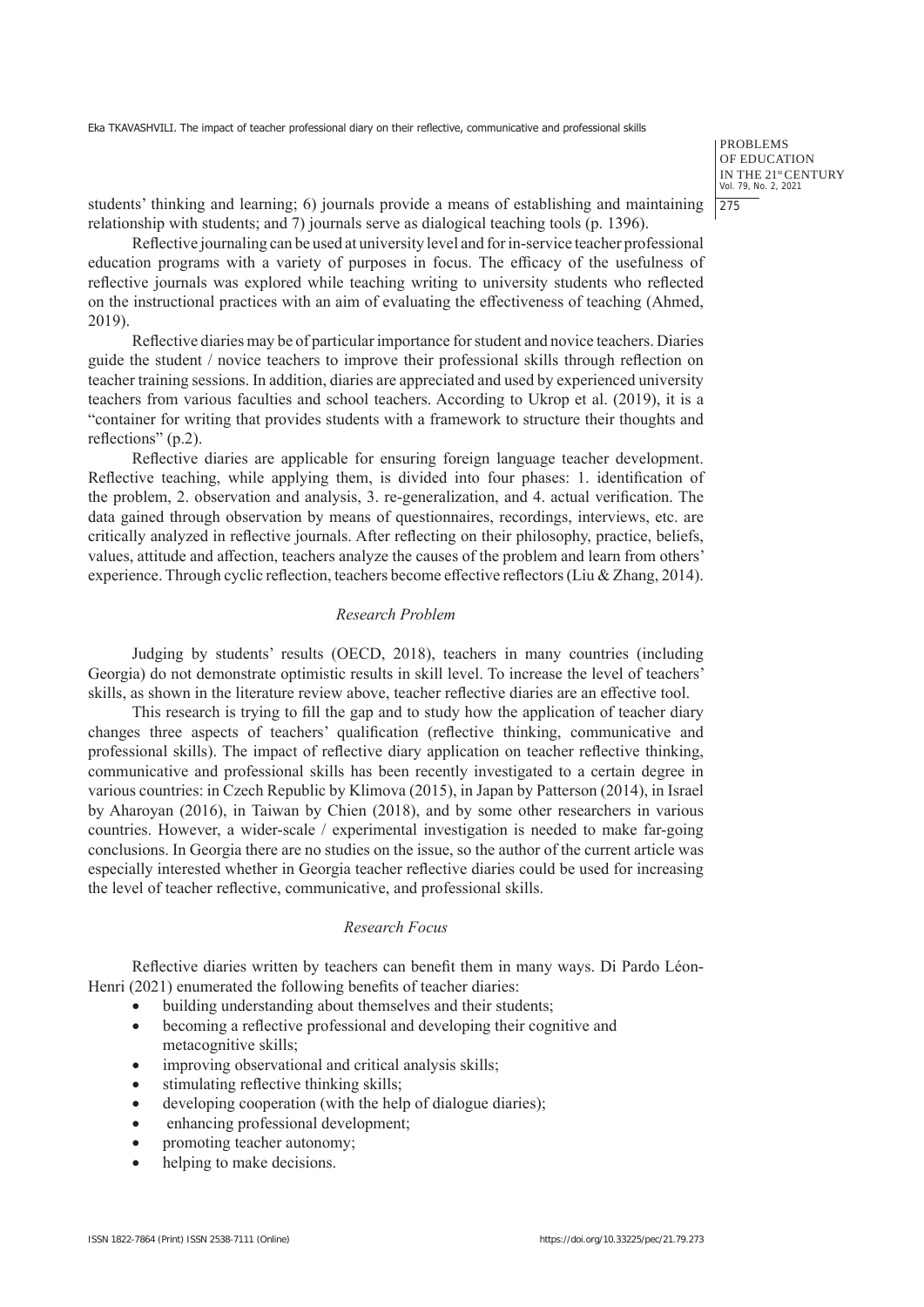PROBLEMS OF EDUCATION IN THE 21st CENTURY Vol. 79, No. 2, 2021 276

This research concentrated on reflective thinking skills (first 4 items on the list), communication with colleagues ( $5<sup>th</sup>$  item), and professional skills ( $2<sup>nd</sup>$  and  $6<sup>th</sup>$  items), therefore, it covered the majority of the benefits of teacher reflective diaries.

## *Research Aim and Questions*

The aim of the research was to find out whether teachers' reflective, communicative, and professional skills developed as a result of the application of reflective diaries, and if so, to what degree they increased.

The research questions, correspondingly, were as follows:

- Do teachers' reflective thinking skills increase as a result of the application of teacher reflection diary?
- If so, to what degree do they increase?
- Do teachers' communicative skills increase as a result of the application of teacher reflection diary?
- If so, to what degree do they increase?
- Do teachers' professional skills increase as a result of the application of teacher reflection diary?
- If so, to what degree do they increase?

## *Hypotheses*

Null, positive and negative hypotheses were formulated:

 $H<sub>o</sub>$ : There is no impact of professional diary writing on reflective thinking skills.

 $H<sub>1</sub>$ : There is a positive impact of professional diary writing on reflective thinking skills.

 $H_{2a}$ : There is a negative impact of professional diary writing on reflective thinking skills.

 $H<sub>o</sub>$ : There is no impact of professional diary writing on communicative skills.

 $H<sub>11</sub>$ : There is a positive impact of professional diary writing on communicative skills.

 $H_{2k}$ : There is a negative impact of professional diary writing on communicative skills.

 $H_{0c}$  There is no impact of professional diary writing on professional skills.

 $H_{1,c}^{\uparrow}$ : There is a positive impact of professional diary writing on professional skills.

 $H<sub>2c</sub>$ : There is a negative impact of professional diary writing on professional skills.

#### **Research Methodology**

#### *General Background*

The scientific view, philosophy of Positivism/Realism and an empirical-analytic paradigm constitute the research approach of this study (Cohen et al, 2018). They imply that a quantitative (experimental) research design was used for this research as a basis for finding out the impact of conducting a reflective diary on teachers' reflection, communication, and professional skills in Georgian context. This design was chosen, as Cohen et al. (2018) stated that quantitative (especially, experimental) research design yields objective (permits statistical treatment, correspondingly, enables generalization), valid and reliable results.

The current research was part of a larger study including defining teacher attitudes to reflective diary writing in Georgia as its first stage (Tkavashvili, 2021) and then holding an experiment with teachers from several schools to support the idea that the application of reflective diaries can be an effective tool for the improvement of teacher skills. In the first (survey) study 1046 teachers from all regions of Georgia, including private and public schools, participated, a sample representative of the population – Georgian school teachers. The scale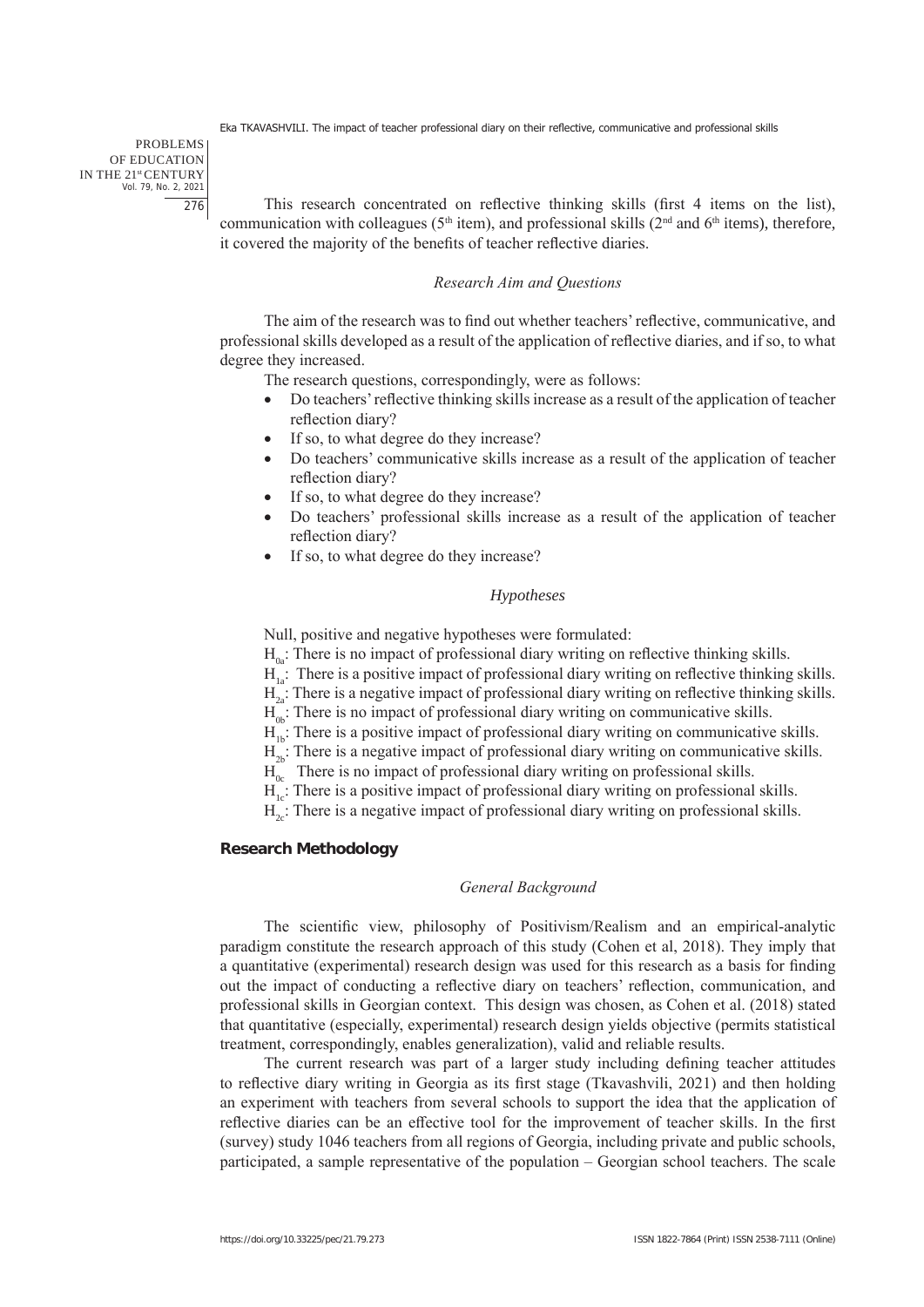PROBLEMS OF EDUCATION IN THE 21<sup>st</sup> CENTURY<br>Vol. 79, No. 2, 2021 277

of the second study was more modest (62 teachers), as this was an experiment, not a survey. Besides the analysis of experimental data, a qualitative analysis of teacher diary entries will follow in a further publication, to provide triangulation and thus to increase the trustworthiness of the obtained results.

The theoretical framework of the current research was Kolb's (1984) Experiential Learning Theory and Schön's (1983) Reflective Teaching Theory. According to Kolb's theory, both teachers and students learn by experience and then turn it into knowledge, while, according to Schön, professional practice requires the ability to reflect over it. These ideas, in turn, were based on John Dewey's (1993) hands-on activities ideas.

The research design included the following stages:

- Developing the pre-experimental and post-experimental questionnaire and its piloting (January 2020);
- Sample selection (February 2020);
- Holding the pre-experimental questionnaire (February 2020);
- $\bullet$  Holding intervention in the experimental group and ordinary / traditional work in the control group (9 weeks) (February-April 2020)
- Holding the post-experimental questionnaire (May 2020);
- Analysis of obtained results (May 2020).

## *Sample Selection*

Teachers from across Georgia were shortly informed online (https://www.facebook.com/ groups/138750106331227/, https://www.facebook.com/ETAG-in-Georgia-152713621457305, and https://www.facebook.com/search/top?q=Teachers%20of%20Georgia) about teacher diaries, their goals, types, advantages, and challenges. They were shown some sample diary entries. To make it more comprehensible for them, the information and the questionnaire were in Georgian. All teachers who would volunteer, were invited to participate in the study. Besides, some participants were recruited through the project ERASMUS+ (Assessment Tools for New Learning Environments in Higher Education Institutions. 2017-2020, # ASSET 585587-EPP-1-2017-1-IL-EPPKA2-CBIHE-JP) and the conference within the project entitled *The First Online Academic Writing Conference IFAW.* The researcher also presented the current study at various teachers' meetings throughout Georgia during 2019/2020 educational year and informed them that the questionnaire was available electronically or they could address the researcher personally to get a copy.

After this they (also online) answered a pre-experimental self-assessment questionnaire, according to which the level of their reflective thinking, communicative and professional skills was defined.

## **Table 1**

| School / group                | Control group: totally 14 schools; 31<br>teachers                |    | Experimental group: 15 schools, 31<br>teachers                         |    |
|-------------------------------|------------------------------------------------------------------|----|------------------------------------------------------------------------|----|
| Private schools               | 1 school, 4 teachers                                             |    | 3 schools: 4 teachers                                                  |    |
| Public School                 | 13 schools, 27 teachers                                          |    | 12 schools: 27 teachers                                                |    |
| Thilisi schools               | 8 schools; 21 teachers                                           |    | 11 schools: 21 teachers                                                |    |
| Regional schools              | 7 schools from 5 regions                                         |    | 7 schools from 5 regions                                               |    |
| Teacher gender                | M                                                                |    | M                                                                      | F  |
|                               |                                                                  | 30 | 0                                                                      | 31 |
| <b>Teaching</b><br>experience | 1-5 years $-5$ ; 6-10 years $-4$ ; 11-20 $-13$ ;<br>above 20 - 9 |    | 1-5 years $-5$ ; 6-10 years $-6$ ; 11-20 years $-$<br>15: above 20 - 5 |    |

Participants' Demographic Data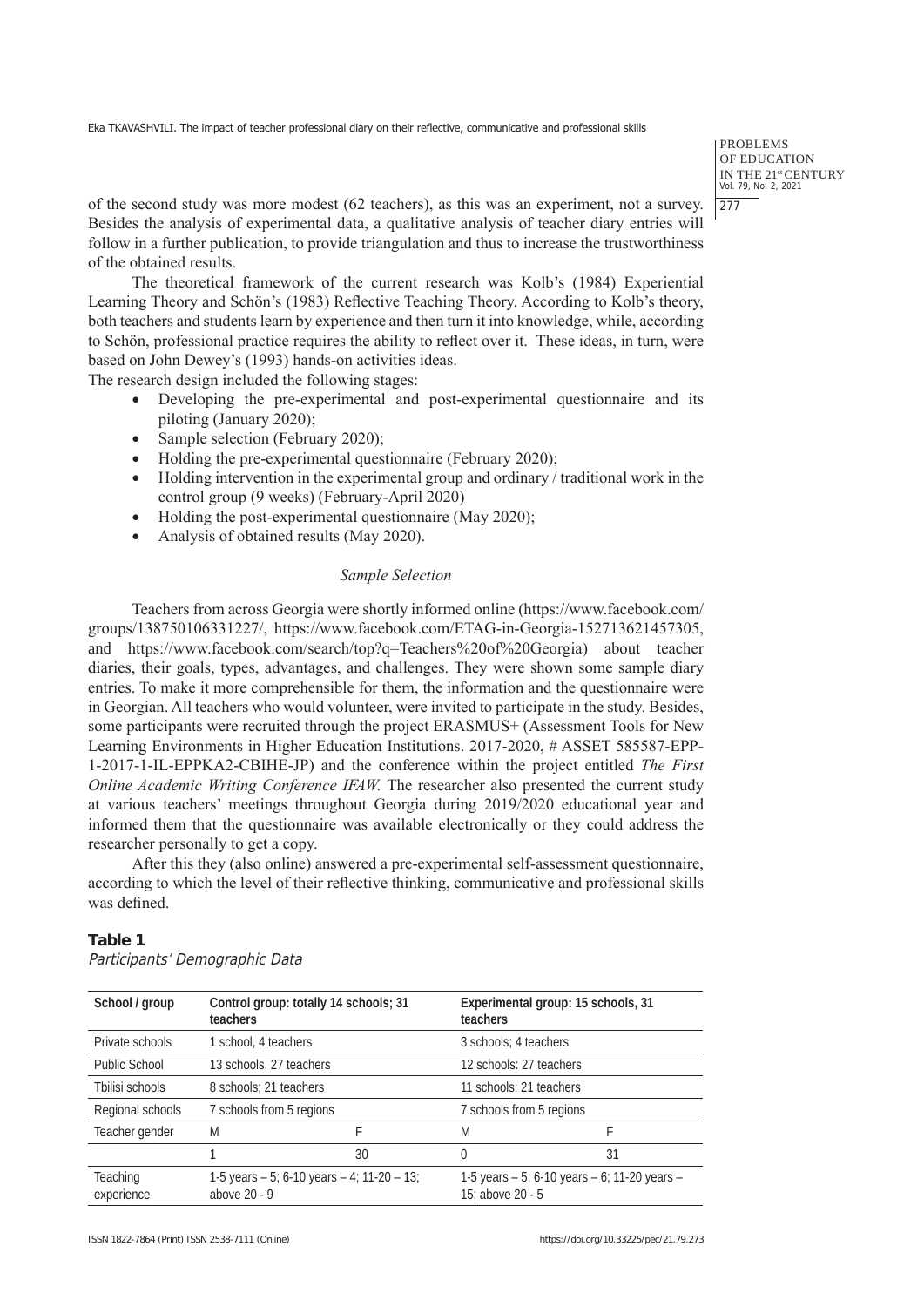PROBLEMS OF EDUCATION IN THE 21st CENTURY Vol. 79, No. 2, 2021 278

The population of the study was 64,000 school teachers in Georgia, according to Geostat. ge (2020)). The only way to reach them during the pandemic and lockdown was via social media, and teachers were quite reluctant to be involved in any study. Although the total number of volunteers (62) obviously does not allow to speak about a representative sample, they come from totally 16 schools: 11 schools in the capital and seven schools from six (out of 12) regions in Georgia, three private and 13 public schools. Teachers from all major types of schools and geographic distribution were involved. The teaching experience of the teachers ranged from 1-5 years to over 20 years, and all groups according to experience were represented in both groups quite similarly. Therefore, the application of cluster and stratificational approach lets the researcher generalize the results for the Georgian context.

## *Procedure*

Those 31 teachers who volunteered to conduct the diaries and did so for 9 weeks (three weeks a dialogue diary with the trainer, three weeks a dialogue with a colleague at their choice, and three weeks an individual diary) were the 'experimental group' (inverted commas are used as they never came together as a group, but underwent the same treatment), while the rest of the respondents (also 31 teachers) did teaching the way they have always done (the control group). While the experimental group were writing dialogue diaries with the trainer, they better understood how to write it. While writing dialogue diaries with colleagues, they continued to improve their entries/analyses, benefitting from sharing with each other. Eventually, they were able to write really good diary entries.

After that period the teachers had to answer a post-experimental questionnaire questions. The questions for the control group were identical to the pre-experimental group questions, while the experimental group teachers had to answer, besides those, several additional questions concerning their experience of diary-writing.

## *Data Collection*

Data resulted from a questionnaire were made up by the researcher. As already mentioned, the questionnaire was mostly held online, as during the pandemic this was the most convenient form as well as this was the fastest way to reach more participants. However, some (quite few) participants preferred to hand the questionnaires in personally. The dialogue diaries were held online, individual diaries were mostly held online. Some teachers preferred to hold them onpaper and then scan for the researcher.

The majority of items had to be assessed by the respondents in a 5-point Likert scale), while one item in the post-experimental questionnaire for the experimental group was openended, which enabled the respondents to express their opinion of the treatment they had undergone.

The tool was developed based on several existing inventories: the reflective thinking skills part on Karpov (2003) and Mirzaei et al. (2913), while the communicative and professional skills part based on Good and Mulryan (1990). However, as the questions were modified and applied partially and were translated into Georgian, the native language of the respondents, for providing the face, construct, and content validity of the questionnaire it was assessed by three experts in the field. Their recommendations were taken into consideration (some items were added, omitted, or reformulated). Also, in order to ensure the reliability of the questionnaire items and the questionnaire on the whole, the test-retest approach was applied to provide the reliability of the test. The results are shown in Table A1 in the Appendix. The answers to the items marked by asterisks (\*) were calculated in reverse order (answer "1" as ""5, "2" as "4", "3" as "3", "4" as "2", and "5" as "1"), as they are negative by nature. This remark concerns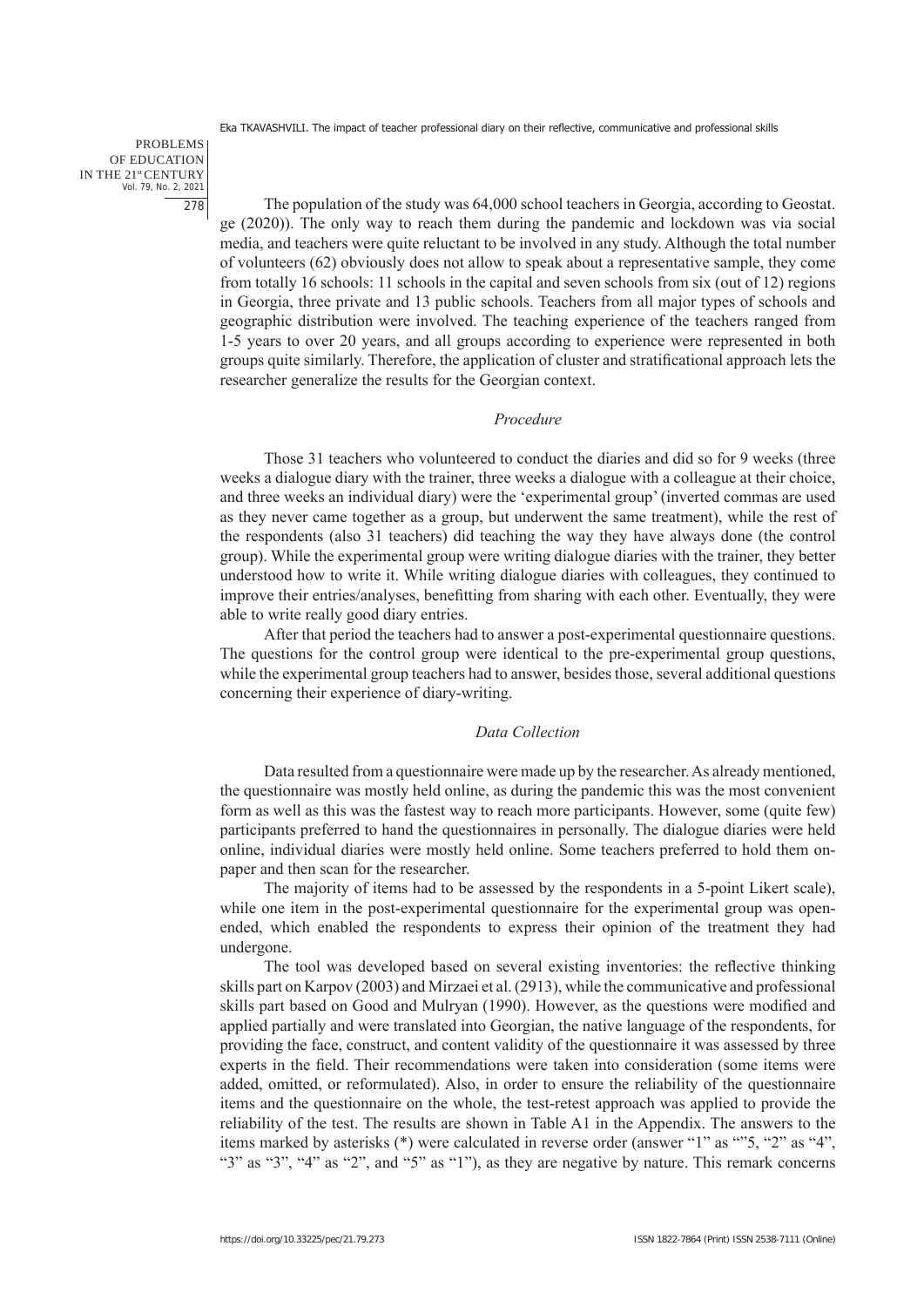PROBLEMS OF EDUCATION IN THE 21<sup>st</sup> CENTURY<br>Vol. 79, No. 2, 2021 279

the following tables as well. To formulate some items positively while others negatively was necessary to provide that the respondents assess the items attentively, not mechanically (such as all "5-"s) (Croasmun & Ostrom, 2011). They were warned about it. For statistics reversed calculation was applied, as the researcher needed to 'average mean results' in order to see the treatment effect on the whole. While assessing the obtained mean results, the results below 2.67 were viewed as negative, from 2.67 to 3.33 as marginal, and 3.34 and above as positive (Joshi et al, 2015; Lipsey et al., 2012).

It is seen from Table A1 in the Appendix, most answers in the 'retest' are the same (see part 1 items 2, 5, 9, part 2 items 3 and 10, part 3 items 1 and 7) or almost the same (the remaining items). The correlation of the two measurements was found to be very high (1.00 or, more exactly, .997), and the significance  $p=0.00<0.01$ , which means that the questionnaire was reliable.

## **Research Results**

The obtained data were first entered to Excel sheets and then statistically treated with SPSS 26 software. For brevity, the items are not repeated in the following tables, but they are the same as above. The results (rounded to  $100<sup>th</sup>$ ) are presented in Tables 2-5 below. The 'overall mean' in the table stands for the mean result for all items in the part, while the 'total mean' stands for the mean result of the whole questionnaire.

#### **Table 2**

| <b>Items</b>        | М    | Mdn  | Mode                               | <b>SD</b> | <b>Skewness</b> | <b>Kurtosis</b> |
|---------------------|------|------|------------------------------------|-----------|-----------------|-----------------|
|                     |      |      | Part 1: Reflective thinking skills |           |                 |                 |
| $\mathbf{1}$        | 4.39 | 4.00 | 4.00                               | .56       | $-14$           | $-0.85$         |
| $2^*$               | 4.16 | 4.00 | 4.00                               | .90       | $-1.52$         | 3.76            |
| $\mathfrak{Z}$      | 4.23 | 4.00 | 4.00                               | .67       | $-1.01$         | 2.87            |
| $\overline{4}$      | 4.10 | 4.00 | 4.00                               | .75       | $-0.16$         | $-1.12$         |
| 5                   | 4.13 | 4.00 | 4.00                               | .72       | $-.78$          | 1.35            |
| 6                   | 4.35 | 4.00 | 4.00                               | .61       | $-.35$          | $-0.57$         |
| $\overline{7}$      | 4.26 | 4.00 | 5.00                               | .89       | $-1.15$         | .78             |
| 8                   | 4.61 | 5.00 | 5.00                               | .50       | $-.49$          | $-1.89$         |
| 9                   | 4.39 | 4.00 | 4.00                               | .62       | $-46$           | $-56$           |
| 10                  | 4.00 | 4.00 | 4.00                               | 1.13      | $-1.20$         | .69             |
| $11*$               | 4.06 | 4.00 | 4.00                               | .63       | $-.04$          | $-26$           |
| $12*$               | 4.00 | 4.00 | 4.00                               | .78       | .00.            | $-1.29$         |
| 13                  | 4.32 | 4.00 | 4.00                               | .65       | $-.44$          | $-.61$          |
| Part 1 overall mean | 4.25 |      |                                    |           |                 |                 |
|                     |      |      | Part 2: Communicative skills       |           |                 |                 |
| $\mathbf{1}$        | 3.90 | 4.00 | 4.00                               | .94       | $-0.82$         | 1.30            |
| $2^*$               | 3.19 | 3.00 | 4.00                               | 1.22      | $-.40$          | $-.64$          |
| $\sqrt{3}$          | 4.26 | 4.00 | 4.00                               | .51       | .35             | $-23$           |
| $4^*$               | 3.74 | 4.00 | 4.00                               | 1.29      | $-0.98$         | $-.04$          |
| $5^*$               | 3.61 | 4.00 | 4.00                               | 1.26      | $-.81$          | $-.21$          |

Experimental Group Pre-Experimental Results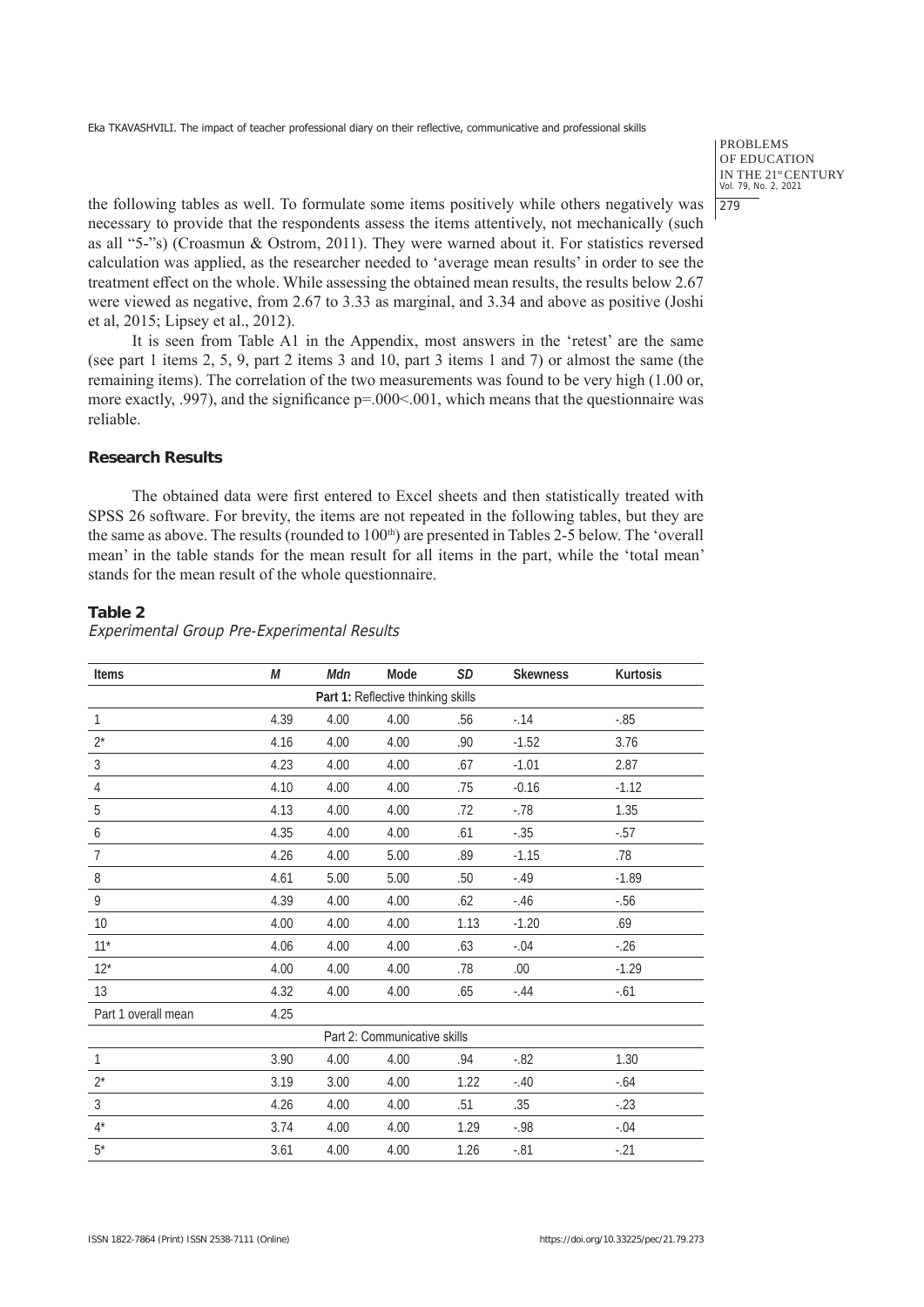PROBLEMS OF EDUCATION IN THE 21st CENTURY Vol. 79, No. 2, 2021 280

| 6                   | 3.39 | 4.00 | 4.00                        | .50  | .49     | $-1.89$ |  |
|---------------------|------|------|-----------------------------|------|---------|---------|--|
| $\overline{7}$      | 4.32 | 4.00 | 4.00                        | .83  | $-2.17$ | 7.55    |  |
| 8                   | 3.77 | 4.00 | 4.00                        | 1.15 | $-1.23$ | 1.34    |  |
| $9*$                | 4.48 | 5.00 | 5.00                        | .85  | $-1.85$ | 3.10    |  |
| 10                  | 3.55 | 4.00 | 4.00                        | 1.09 | $-.46$  | $-.48$  |  |
| Part 2 overall mean | 3.82 |      |                             |      |         |         |  |
|                     |      |      | Part 3: Professional skills |      |         |         |  |
| $\mathbf{1}$        | 3.93 | 4.00 | 4.00                        | .73  | $-2.12$ | 8.56    |  |
| $\overline{2}$      | 4.19 | 4.00 | 4.00                        | .75  | $-0.85$ | 1.06    |  |
| $\overline{3}$      | 4.16 | 4.00 | 4.00                        | .69  | $-22$   | $-77$   |  |
| $\overline{4}$      | 4.10 | 4.00 | 4.00                        | .54  | .10     | .70     |  |
| 5                   | 4.32 | 4.00 | 4.00                        | .70  | $-1.17$ | 2.56    |  |
| 6                   | 4.35 | 4.00 | 4.00                        | .61  | $-.35$  | $-0.57$ |  |
| $\overline{7}$      | 4.13 | 4.00 | 4.00                        | .85  | $-0.96$ | .83     |  |
| $\, 8$              | 4.16 | 4.00 | 4.00                        | .73  | $-.81$  | 1.18    |  |
| $9*$                | 4.55 | 5.00 | 5.00                        | .57  | $-78$   | $-.36$  |  |
| $10^*$              | 4.52 | 5.00 | 5.00                        | .81  | $-2.06$ | 4.38    |  |
| $11*$               | 4.55 | 5.00 | 5.00                        | .85  | $-2.08$ | 3.82    |  |
| $12*$               | 4.65 | 5.00 | 5.00                        | .55  | $-1.27$ | .76     |  |
| $13*$               | 4.68 | 5.00 | 5.00                        | .54  | $-1.46$ | 1.36    |  |
| $14*$               | 3.84 | 4.00 | 4.00                        | 1.07 | $-71$   | $-0.66$ |  |
| $15*$               | 4.19 | 4.00 | 5.00                        | .91  | $-.98$  | .26     |  |
| Part 3 overall mean | 4.29 |      |                             |      |         |         |  |
| Total mean          | 4.15 |      |                             |      |         |         |  |
|                     |      |      |                             |      |         |         |  |

The mean, median and mode were close to each other, which makes the obtained means quite trustworthy. The majority of the mean results in the experimental group were close (3.39<*M*<3.90), equal to or more than 4, which reveals that on the whole the respondents quite positively assessed their reflective thinking, communicative and professional skills. Only one mean result was low ( $M=3.19$ ). The standard deviations ranged from average ( $SD=0.50$ ) to high (*SD*=1.29). This means that the respondents' opinions on many items were not homogeneous.

Skewness was mostly negative and above -3. This reveals that there were more results that are lower than the mean result. Therefore, in reality many results were to a certain degree lower than the mean. There were some items, whose kurtosis was more than +1. This means that the distribution of assessments to these items was too high and the distribution is not normal. These were item 1 and 2 in part one, items 1, 8 and especially 7, in part 2 they were items 1, 7, and 9, while in part 3 these were items 2, 8, 13, and especially 1 and 10. The items whose kurtosis was less than -1 reveal more unity of opinion. These were items 4, 8, and 1 in part 1, item 6 for part 2, and there were no such items for part 3. The experimental group teachers assessed their professional skills the highest (*M*=4.29), then reflective thinking (*M*=4.25) and the lowest, still positive enough their communicative skills (*M*=3.82). The total mean equaled 4.15, which is quite positive.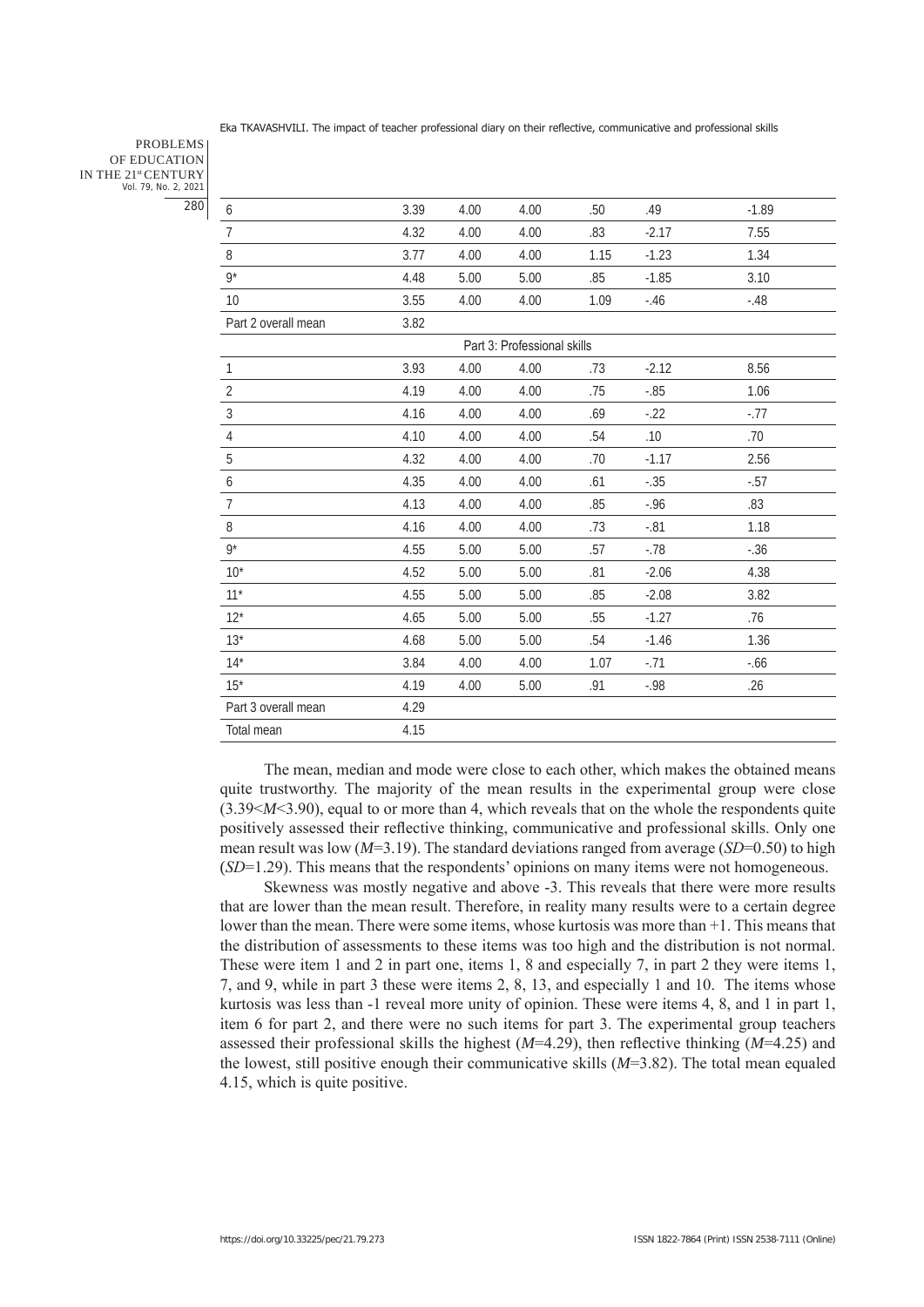PROBLEMS OF EDUCATION IN THE 21<sup>st</sup> CENTURY<br>Vol. 79, No. 2, 2021 281

## **Table 3** Control Group Pre-Experimental Results

|                          | М    | Mdn   | Mode                               | <b>SD</b> | <b>Skewness</b> | Kurtosis |
|--------------------------|------|-------|------------------------------------|-----------|-----------------|----------|
|                          |      |       | Part 1: Reflective thinking skills |           |                 |          |
| $\mathbf{1}$             | 4.29 | 4.00  | 4.00                               | 0.64      | $-0.59$         | $-0.34$  |
| $2^*$                    | 3.84 | 4.00  | 4.00                               | 0.97      | 1.43            | $-1.06$  |
| $\mathfrak{Z}$           | 4.26 | 4.00  | 4.00                               | 0.51      | $-0.23$         | 0.35     |
| $\overline{4}$           | 4.10 | 4.00  | 4.00                               | 0.83      | $-1.53$         | $-0.19$  |
| 5                        | 4.45 | 4.00  | 4.00                               | 0.51      | $-2.09$         | 0.20     |
| 6                        | 4.30 | 4.00  | 4.00                               | 0.66      | $-1.24$         | 0.92     |
| $\overline{\mathcal{I}}$ | 3.42 | 4.00  | 4.00                               | 1.06      | 1.06            | $-1.13$  |
| 8                        | 4.65 | 5.00  | 5.00                               | 0.49      | $-1.71$         | $-0.64$  |
| 9                        | 4.42 | 4.00  | 5.00                               | 0.62      | $-0.51$         | $-0.57$  |
| 10                       | 3.71 | 4.00  | 4.00                               | 1.13      | $-0.47$         | $-0.56$  |
| $11*$                    | 4.10 | 4.00  | 4.00                               | 0.79      | 1.65            | $-1.06$  |
| $12*$                    | 4.06 | 4.00  | 4.00                               | 0.95      | .331            | $-0.94$  |
| 13                       | 4.29 | 4.00  | 4.00                               | 0.46      | $-1.13$         | 0.97     |
| Part 1 overall mean      | 4.15 |       |                                    |           |                 |          |
|                          |      |       | Part 2: Communicative skills       |           |                 |          |
| $\mathbf{1}$             | 4.06 | 4.00  | 4.00                               | 1.73      | $-1.01$         | $-0.10$  |
| $2^*$                    | 3.68 | 4.00  | 3.00                               | 0.94      | $-0.89$         | $-0.04$  |
| $\mathfrak{Z}$           | 4.39 | 4.00  | 4.00                               | 0.50      | $-1.89$         | 0.49     |
| $4^*$                    | 4.26 | 4.00  | 4.00                               | 0.73      | $-0.94$         | $-0.45$  |
| $5^*$                    | 3.97 | 4.00  | 4.00                               | 1.02      | $-0.42$         | $-0.75$  |
| 6                        | 4.42 | 4.00  | 4.00                               | 0.50      | $-2.02$         | 0.34     |
| $\overline{7}$           | 4.29 | 4.00  | 4.00                               | 0.64      | 3.95            | $-1.15$  |
| 8                        | 4.19 | 5.00  | 5.00                               | 1.08      | $-0.13$         | $-1.10$  |
| $9*$                     | 4.19 | 5.00  | 5.00                               | 1.08      | $-0.13$         | $-1.10$  |
| 10                       | 3.61 | 4.00  | 4.00                               | 1.20      | $-0.95$         | $-0.41$  |
| Part 2 overall mean      | 4.10 |       |                                    |           |                 |          |
|                          |      |       | Part 3: Professional skills        |           |                 |          |
| $\mathbf{1}$             | 4.16 | 4.00  | 4.00                               | 0.58      | 0.00            | $-0.01$  |
| $\overline{2}$           | 4.29 | 4.00  | 4.00                               | 0.46      | $-1.13$         | 0.97     |
| 3                        | 4.19 | 4.00  | 4.00                               | 0.79      | 1.07            | $-2.09$  |
| 4                        | 4.23 | 4.00  | 4.00                               | 0.56      | $-0.103$        | 0.50     |
| 5                        | 4.35 | 5.00  | 5.00                               | 0.80      | 1.08            | $-1.17$  |
| 6                        | 4.39 | 4.00  | 5.00                               | 0.66      | $-0.55$         | $-0.64$  |
| $\overline{7}$           | 4.10 | 4.00  | 4.00                               | 0.91      | 3.93            | $-1.63$  |
| 8                        | 3.97 | 4.500 | 5.00                               | 0.92      | 1.96            | $-1.53$  |
| $9*$                     | 4.30 | 5.00  | 5.00                               | 0.57      | $-0.78$         | $-0.36$  |
| $10^*$                   | 4.43 | 5.00  | 5.00                               | 0.86      | 1.02            | $-2.41$  |
| $11*$                    | 4.35 | 4.00  | 5.00                               | 0.75      | 1.73            | $-1.21$  |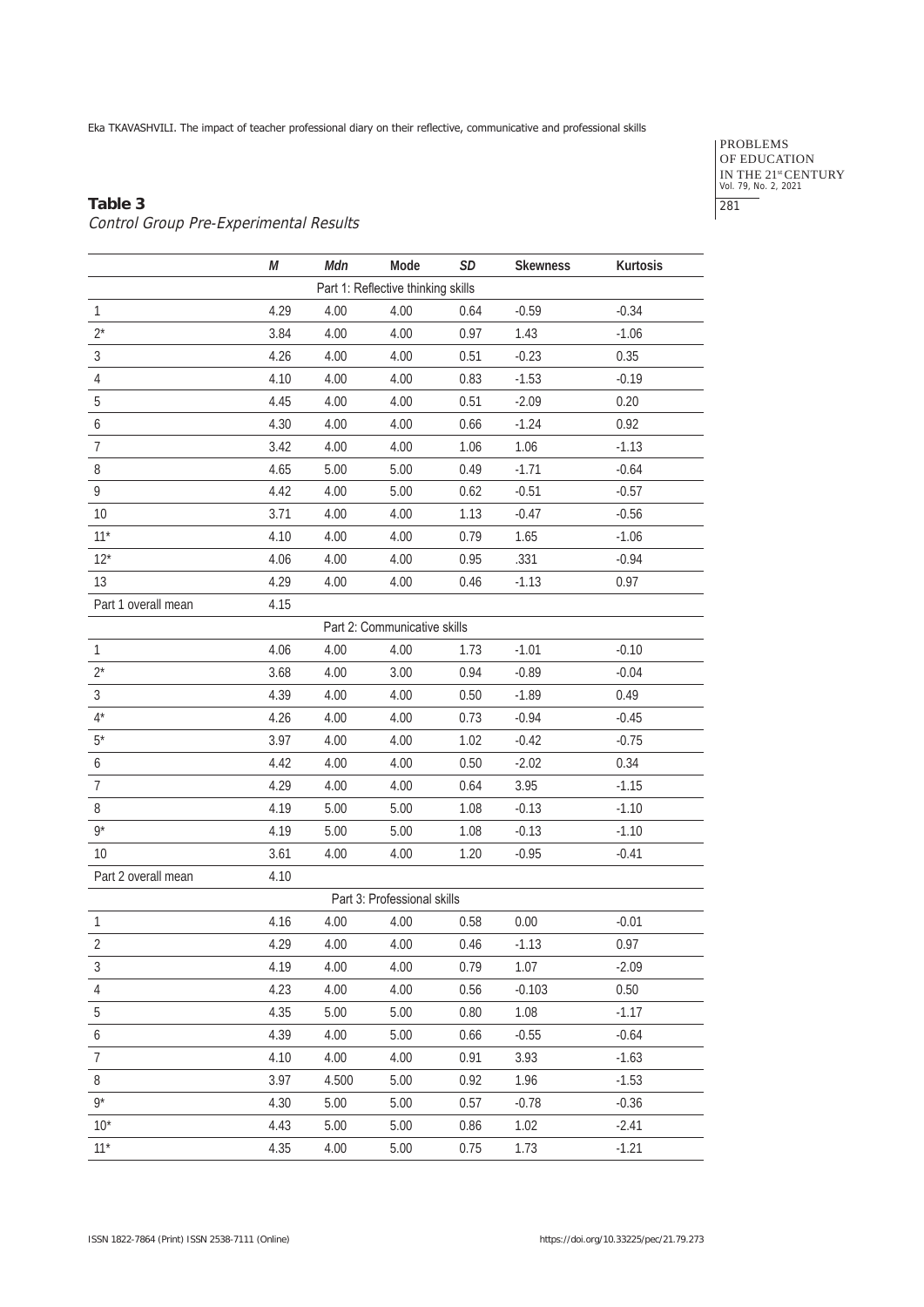PROBLEMS OF EDUCATION IN THE 21st CENTURY Vol. 79, No. 2, 2021 282

| $12*$               | 4.52 | 5.00 | 5.00 | 0.68 | 1.81    | $-1.79$ |
|---------------------|------|------|------|------|---------|---------|
| $13*$               | 4.58 | 5.00 | 5.00 | 0.67 | 1.89    | $-2.07$ |
| $14*$               | 3.90 | 4.00 | 4.00 | 1.16 | 0.06    | $-1.02$ |
| $15*$               | 4.32 | 4.00 | 5.00 | 0.70 | $-1.75$ | $-0.55$ |
| Part 3 overall mean | 4.31 |      |      |      |         |         |
| Total mean          | 4.09 |      |      |      |         |         |
|                     |      |      |      |      |         |         |

The mean, median and mode were close to each other, which makes the obtained means quite trustworthy. Similarly to the experimental group, the majority of the mean results in the control group were close to  $(3.61 < M < 3.97)$ , equal or more than 4, which reveals that on the whole the respondents quite positively assessed their reflective thinking, communicative and professional skills. One result was quite low (*M*=3.42) however, this result can also be viewed as positive. The standard deviations ranged from average (*SD*=0.50) to high (*SD*=1.73). This means that the respondents' views were not too homogeneous. The skewness was mostly negative and above -3. This reveals that there were more results that were lower than the mean result. Therefore, in reality many of their results were to a certain degree lower than the mean. There was a perspective to improve them. There were no items whose kurtosis was more than +1. This reveals that the assessments were more or less homogeneous. The kurtosis of items 2 and 7 in part 1, items 7, 8, and 9 in part 2, and of items 3, 5, 7, 8, 10, 11, 12, 13, and 14 were less than -1. This means that the opinions of different respondents on these items were rather similar to each other. The control group teachers assessed their professional skills the highest (*M*=4.31), then reflective thinking (*M*=4.15) and the lowest, but still positively their communicative skills (*M*=4.10). The total mean equaled 4.09, which is quite positive.

The overall means of both groups were close enough to each other, so the groups were quite comparable.

## **Table 4**

Experimental Group Post-Experimental Results

|                                    | М    | Mdn  | Mode | SD   | <b>Skewness</b> | Kurtosis |
|------------------------------------|------|------|------|------|-----------------|----------|
| Part 1: Reflective thinking skills |      |      |      |      |                 |          |
| 1                                  | 4.42 | 5.00 | 5.00 | 1.12 | 4.74            | $-2.30$  |
| $2^*$                              | 4.26 | 4.00 | 4.00 | 0.73 | 1.69            | $-1.00$  |
| 3                                  | 4.58 | 5.00 | 5.00 | 0.50 | $-2.02$         | $-0.34$  |
| $\overline{4}$                     | 4.58 | 5.00 | 5.00 | 0.56 | $-0.08$         | $-0.93$  |
| 5                                  | 4.58 | 5.00 | 5.00 | 0.76 | 3.60            | $-1.96$  |
| 6                                  | 4.48 | 5.00 | 5.00 | 0.89 | 7.01            | $-2.38$  |
| $\overline{7}$                     | 4.35 | 4.00 | 4.00 | 0.66 | $-0.60$         | $-0.53$  |
| 8                                  | 4.77 | 5.00 | 5.00 | 0.43 | $-0.11$         | $-1.38$  |
| 9                                  | 4.48 | 5.00 | 5.00 | 0.68 | $-0.15$         | $-0.97$  |
| 10                                 | 4.00 | 4.00 | 5.00 | 1.00 | $-637$          | $-0.641$ |
| $11*$                              | 4.06 | 4.00 | 4.00 | 0.63 | $-0.04$         | $-0.26$  |
| $12^*$                             | 4.00 | 4.00 | 4.00 | 0.78 | 0.00            | $-1.29$  |
| 13                                 | 4.48 | 5.00 | 5.00 | 0.93 | 7.03            | $-2.51$  |
| Part 1 overall mean                | 4.39 |      |      |      |                 |          |
| Part 2: Communicative skills       |      |      |      |      |                 |          |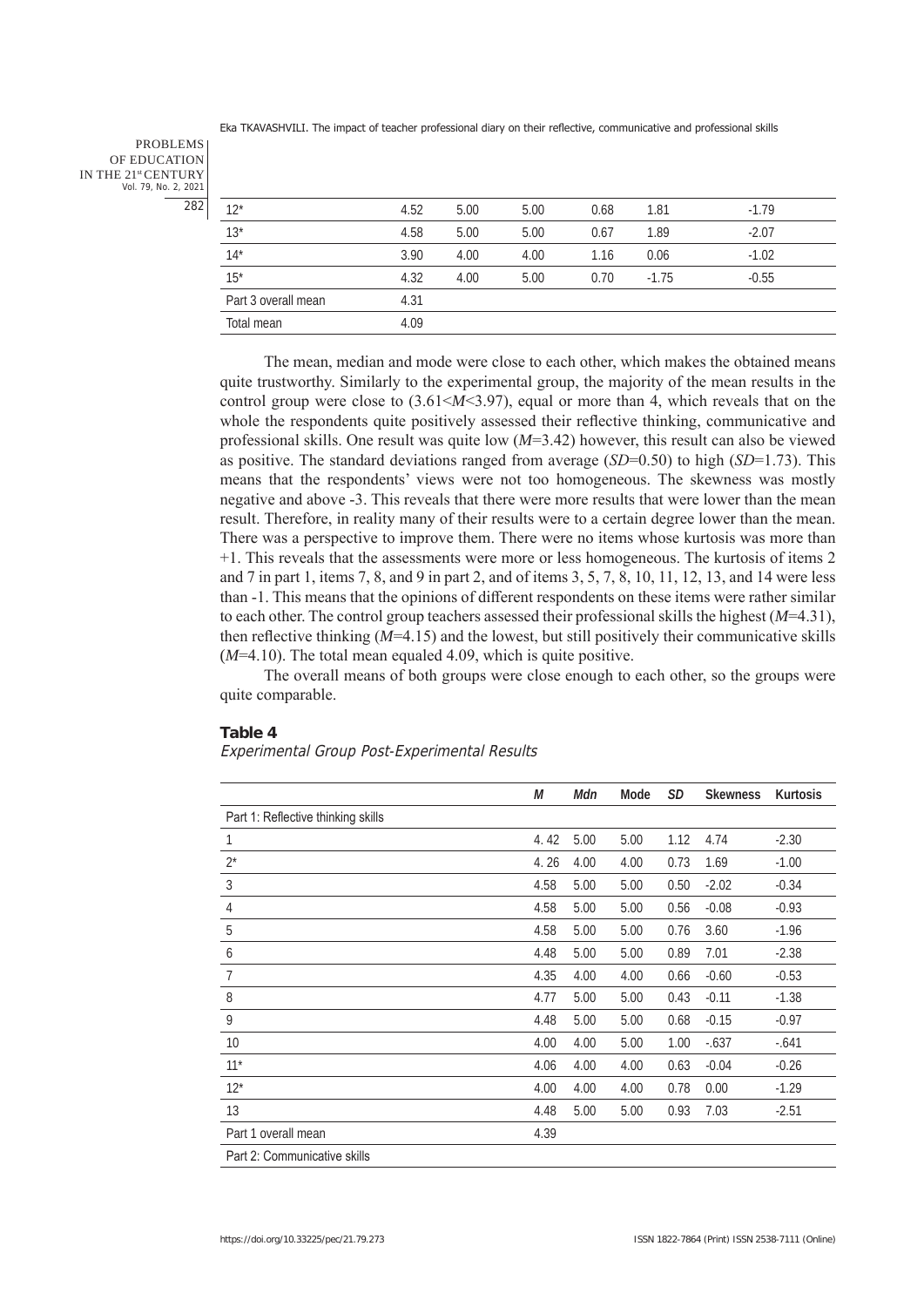## PROBLEMS OF EDUCATION IN THE 21<sup>st</sup> CENTURY<br>Vol. 79, No. 2, 2021 283

| $\mathbf{1}$                                                                 | 4.03 | 4.00   | 4.00  | 0.91 | 0.40    | $-0.91$  |
|------------------------------------------------------------------------------|------|--------|-------|------|---------|----------|
| $2^*$                                                                        | 3.87 | 4.00   | 4.00  | 0.99 | $-0.52$ | $-0.60$  |
| $\sqrt{3}$                                                                   | 4.58 | 5.00   | 5.00  | 0.56 | $-.077$ | $-0.933$ |
| $4^*$                                                                        | 4.06 | 5.00   | 5.00  | 1.31 | 0.96    | $-1.44$  |
| $5^*$                                                                        | 3.68 | 4.00   | 5.00  | 1.33 | $-0.95$ | $-0.55$  |
| 6                                                                            | 4.65 | 5.00   | 5.00  | 0.49 | $-1.71$ | $-0.64$  |
| $\overline{7}$                                                               | 4.58 | 5.00   | 5.00  | 0.56 | $-0.08$ | $-0.93$  |
| 8                                                                            | 3.97 | 4.00   | 4.00  | 0.85 | $-0.72$ | $-0.30$  |
| $9*$                                                                         | 4.58 | 5.00   | 5.00  | 0.56 | $-.077$ | $-0.933$ |
| 10                                                                           | 4.00 | 4.00   | 4.00  | 0.96 | 0.16    | $-0.68$  |
| Part 2 overall mean                                                          | 4.20 |        |       |      |         |          |
| Part 3: Professional skills                                                  |      |        |       |      |         |          |
| 1.                                                                           | 4.32 | 4.00   | 5.00  | 0.79 | 1.00    | $-1.10$  |
| $\overline{2}$                                                               | 4.52 | 5.00   | 5.00  | 0.57 | $-0.57$ | $-0.64$  |
| $\sqrt{3}$                                                                   | 4.52 | 5.00   | 5.00  | 0.63 | $-0.05$ | $-0.94$  |
| $\sqrt{4}$                                                                   | 4.35 | 4.00   | 4.00  | 0.49 | $-1.71$ | 0.64     |
| 5                                                                            | 4.61 | 5.00   | 5.00  | 0.72 | 5.20    | $-2.18$  |
| 6                                                                            | 4.61 | 5.00   | 5.00  | 0.50 | $-1.89$ | $-0.49$  |
| $\overline{7}$                                                               | 4.45 | 5.00   | 5.00  | 0.62 | $-.40$  | $-0.69$  |
| 8                                                                            | 4.10 | 4.00   | 4.00  | 0.91 | 3.07    | $-1.34$  |
| $9*$                                                                         | 4.45 | 5.00   | 5.00  | 0.77 | 2.19    | $-1.48$  |
| $10^*$                                                                       | 4.60 | 5.00   | 5.00  | 0.56 | 0.18    | $-1.04$  |
| $11*$                                                                        | 4.43 | 5.00   | 5.00  | 0.86 | 2.64    | $-1.71$  |
| $12*$                                                                        | 4.63 | 5.00   | 5.00  | 0.49 | $-1.78$ | $-0.58$  |
| $13*$                                                                        | 4.74 | 5.00   | 5.00  | 0.44 | $-.70$  | $-1.16$  |
| $14*$                                                                        | 4.23 | 4.00   | 4.00a | 0.80 | .0.40   | $-0.86$  |
| $15*$                                                                        | 4.16 | 4.00   | 4.00  | 0.82 | 1.41    | $-1.09$  |
| Part 3 overall mean                                                          | 4.41 |        |       |      |         |          |
| Total mean                                                                   | 4.36 |        |       |      |         |          |
| Part 4: Assessment of experiment results                                     |      |        |       |      |         |          |
| 1 According to my experience, conducting a reflective<br>diary is useful.    | 4.52 | $5.00$ | 5.00  | 0.51 | $-2.14$ | $-0.07$  |
| As result of conducting a reflective diary, my following<br>skills improved: |      |        |       |      |         |          |
| 2. 1. reflective thinking                                                    | 4.58 | 5.00   | 5.00  | 0.50 | $-2.02$ | $-0.34$  |
| 2. 2. critical thinking                                                      | 4.55 | 5.00   | 5.00  | 0.51 | $-2.10$ | $-0.20$  |
| 2.3. communication                                                           | 4.39 | 4.00   | 5.00  | 0.67 | $-0.55$ | $-0.64$  |
| 2.4. self-assessment                                                         | 4.70 | 5.00   | 5.00  | 0.47 | $-1.24$ | $-0.92$  |
| 2.5. professional writing                                                    | 4.42 | 5.00   | 5.00  | 0.72 | 2.82    | $-1.42$  |
| 2.6. awareness of my teaching style                                          | 4.58 | 5.00   | 5.00  | 0.56 | $-.077$ | $-0.93$  |
| 2.7. developing interesting ideas                                            | 4.50 | 4.50   | 4.00a | 0.51 | $-2.15$ | 0.00     |
| 2.8. professional skills                                                     | 4.48 | 5.00   | 5.00  | 0.57 | $-0.72$ | $-0.51$  |
| 2.9. co-operation with colleagues                                            | 4.35 | 4.00   | 4.00  | 0.61 | $-0.57$ | $-0.35$  |
| Part 4 overall mean                                                          | 4.51 |        |       |      |         |          |
|                                                                              |      |        |       |      |         |          |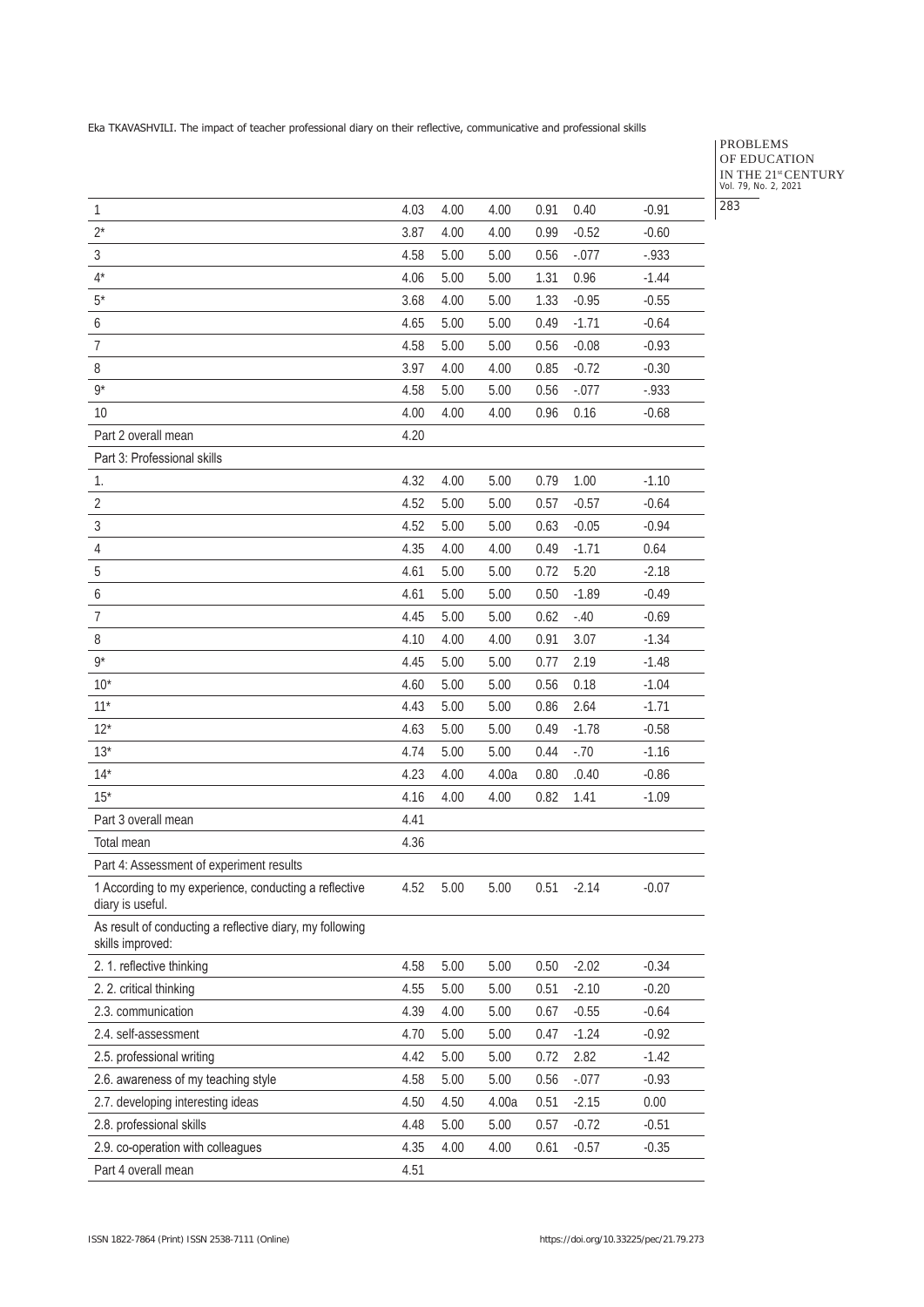PROBLEMS OF EDUCATION IN THE 21st CENTURY Vol. 79, No. 2, 2021 284

The mean, median and mode were close to each other, which makes the obtained means quite trustworthy. The majority of the mean results in the experimental group were equal to or more than 4, only 3 results (*M*=3.68, *M*=3.87 and *M*=3.97) were close to 4 (these results are also positive). This reveals that on the whole the respondents quite positively assessed their reflective thinking, communicative and professional skills. Their mean level increased compared to pre-experimental results (see Table 6).

The answers to the additional part assessing the teachers' views on the treatment applied were also all positive (4.39<*M*<4.70). Therefore, the teachers were satisfied by applying teacher reflective diaries. The skewness was mostly negative and above -3. This reveals that there were more results that were lower than the mean result. Therefore, in reality many of their results were to a certain degree lower than the mean.

The standard deviations were still from average (*SD*=0.43) to high (*SD*=1.33). This means that the respondents' views were still not too homogeneous, however, the standard deviations decreased a little, so there was more unity of opinion compared to the pre-experimental results. There were no items whose kurtosis was more than +1. This reveals that the assessments were more or less homogeneous. The kurtosis of items 1, 5, 6, 12 and 13 in part 1, item 4 in part 2, and of items 1, 5, 8, 9, 10, 11, 13 and 15 were less than -1. This means that the opinions of different respondents on these items were rather similar to each other (the distribution was close to normal).

On the whole, the post-experimental results of the experimental group were better than the pre-experimental ones. The overall means of all parts were above 4. The total mean increased from 4.15 to 4.36. All means of the part 4 (additional questions which cannot be compared to pre-experimental results) were above 4 (4.35-4.58, the overall mean was 4.51), which is a very good achievement.

#### **Table 5**

## Control Group Post-Experimental Results

|                     | M    | Mdn  | Mode                               | <b>SD</b> | <b>Skewness</b> | Kurtosis |
|---------------------|------|------|------------------------------------|-----------|-----------------|----------|
|                     |      |      | Part 1. Reflective thinking skills |           |                 |          |
| 1                   | 3.55 | 4.00 | 3.00                               | 0.57      | $-0.81$         | 0.38     |
| $2^*$               | 3.74 | 4.00 | 4.00                               | 0.82      | $-0.21$         | $-0.27$  |
| 3                   | 3.74 | 4.00 | 4.00                               | 0.82      | $-0.21$         | $-0.27$  |
| 4                   | 4.06 | 4.00 | 4.00                               | 0.73      | $-1.01$         | $-0.10$  |
| 5                   | 4.39 | 4.00 | 4.00                               | 0.62      | $-0.56$         | $-0.46$  |
| 6                   | 4.45 | 5.00 | 5.00                               | 0.72      | $-0.38$         | $-0.95$  |
| 7                   | 3.42 | 3.00 | 4.00                               | 1.09      | $-1.26$         | 0.06     |
| 8                   | 4.68 | 5.00 | 5.00                               | 0.48      | $-1.46$         | $-0.80$  |
| 9                   | 3.71 | 4.00 | 4.00                               | 0.82      | 0.08            | $-0.54$  |
| 10                  | 3.77 | 4.00 | 4.00                               | 0.76      | 1.26            | $-1.03$  |
| $11*$               | 4.10 | 4.00 | 4.00                               | 0.79      | 1.65            | $-1.06$  |
| $12*$               | 4.06 | 4.00 | 4.00                               | 0.95      | 0.33            | $-0.94$  |
| 13                  | 3.55 | 4.00 | 4.00                               | 0.81      | $-0.28$         | $-.017$  |
| Part 1 overall mean | 4.21 |      |                                    |           |                 |          |
|                     |      |      | Part 2. Communicative skills       |           |                 |          |
| 1                   | 4.06 | 4.00 | 4.00                               | 0.81      | 1.05            | $-0.92$  |
| $2^*$               | 3.55 | 4.00 | 4.00                               | 1.06      | $-1.13$         | $-0.23$  |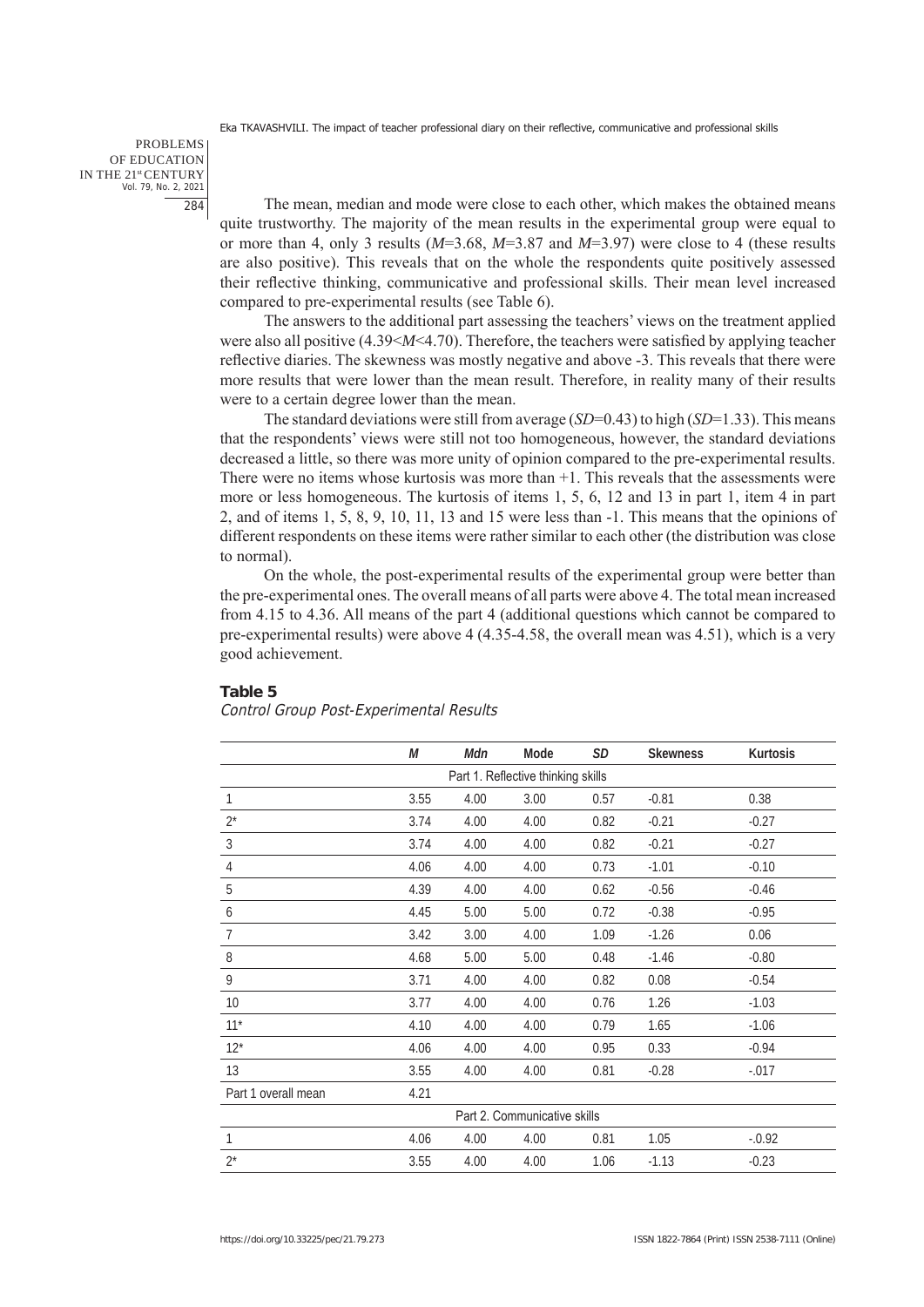PROBLEMS OF EDUCATION IN THE 21st CENTURY Vol. 79, No. 2, 2021 285

| $\mathfrak{Z}$         | 4.52 | 4.00 | 5.00                        | 0.51 | $-2.14$ | $-0.07$ |
|------------------------|------|------|-----------------------------|------|---------|---------|
| $4^*$                  | 3.93 | 4.50 | 5.00                        | 1.39 | $-.080$ | $-1.12$ |
| $5^*$                  | 3.68 | 4.00 | 5.00                        | 1.25 | $-0.53$ | $-0.65$ |
| 6                      | 4.32 | 4.00 | 5.00                        | 0.70 | $-0.75$ | $-0.56$ |
| $\overline{7}$         | 4.26 | 5.00 | 5.00                        | 1.12 | 3.27    | $-1.90$ |
| $\, 8$                 | 3.23 | 3.00 | 2.00                        | 1.18 | $-1.19$ | 0.06    |
| $9^*$                  | 3.87 | 4.00 | 4.00                        | 0.72 | 0.41    | $-0.38$ |
| 10                     | 3.32 | 4.00 | 4.00                        | 1.11 | 0.43    | $-1.01$ |
| Part 2 overall mean    | 3.87 |      |                             |      |         |         |
|                        |      |      | Part 3: Professional skills |      |         |         |
| $\mathbf{1}$           | 3.39 | 3.00 | 4.00                        | 0.67 | $-0.55$ | $-0.64$ |
| $\overline{2}$         | 3.71 | 4.00 | 4.00                        | 0.78 | $-0.01$ | $-0.31$ |
| $\mathfrak{Z}$         | 3.52 | 4.00 | 4.00                        | 0.72 | $-0.04$ | $-1.19$ |
| $\overline{4}$         | 4.27 | 4.00 | 4.00                        | 0.58 | $-0.36$ | $-0.09$ |
| $\mathbf 5$            | 4.42 | 4.00 | 4.00                        | 0.50 | $-2.02$ | 0.34    |
| 6                      | 3.81 | 4.00 | 4.00                        | 0.75 | $-0.14$ | $-0.17$ |
| $\overline{7}$         | 3.71 | 4.00 | 4.00                        | 0.64 | 0.62    | $-0.46$ |
| $\, 8$                 | 3.65 | 4.00 | 4.00                        | 1.02 | 1.50    | $-1.23$ |
| $9^*$                  | 3.65 | 4.00 | 4.00                        | 0.66 | 0.90    | $-0.95$ |
| $10*$                  | 4.48 | 4.00 | 5.00                        | 0.57 | $-0.72$ | $-0.51$ |
| $11*$                  | 4.35 | 4.00 | 4.00                        | 0.71 | 2.59    | $-1.24$ |
| $12*$                  | 4.29 | 4.00 | 4.00                        | 0.90 | 5.82    | $-2.09$ |
| $13*$                  | 4.52 | 4.00 | 5.00                        | 0.68 | 4.81    | $-1.79$ |
| $14*$                  | 3.68 | 4.00 | 4.00                        | 0.75 | 0.76    | $-0.91$ |
| $15*$                  | 4.13 | 4.00 | 4.00                        | 0.81 | 1.51    | $-1.06$ |
| Part 3 overall results | 3.97 |      |                             |      |         |         |
| Total mean results     | 4.00 |      |                             |      |         |         |

The mean, median and mode were close to each other, which makes the obtained means quite trustworthy. About half of the mean results in the control group were equal to or more than 4, the majority of the results were positive (*M*>3.34), only 2 results (*M*=3.23 and *M*=3.32) can be assessed as marginal (neither clearly positive, nor clearly negative), which reveals that on the whole the respondents quite positively assessed their reflective thinking, communicative and professional skills. The mean level of communicative slightly decreased  $(4.10\text{--}3.87)$ , of professional skills significantly decreased  $(4.31\div 3.97)$ , while reflective thinking skills slightly increased  $(4.15\rightarrow 4.21)$  (see Table 6). The skewness was mostly negative and above -3, which reveals that there were more results that were lower than the mean result, therefore, in reality many students' results were to a certain degree lower than the mean, and there was a perspective to improve them.

The standard deviations still ranged from average (*SD*=0.50) to high (*SD*=1.39), which means that the respondents were not too homogeneous in their assessments. There were no items whose kurtosis was more than +1, which reveals that the assessments were more or less homogeneous. The kurtosis of items 10 and 11 in part 1, items 4, 7, and 10 in part 2, and of items 3, 8, 11, 12, 13 and 15 were less than -1, which means that the opinions of different respondents on these items were rather similar to each other.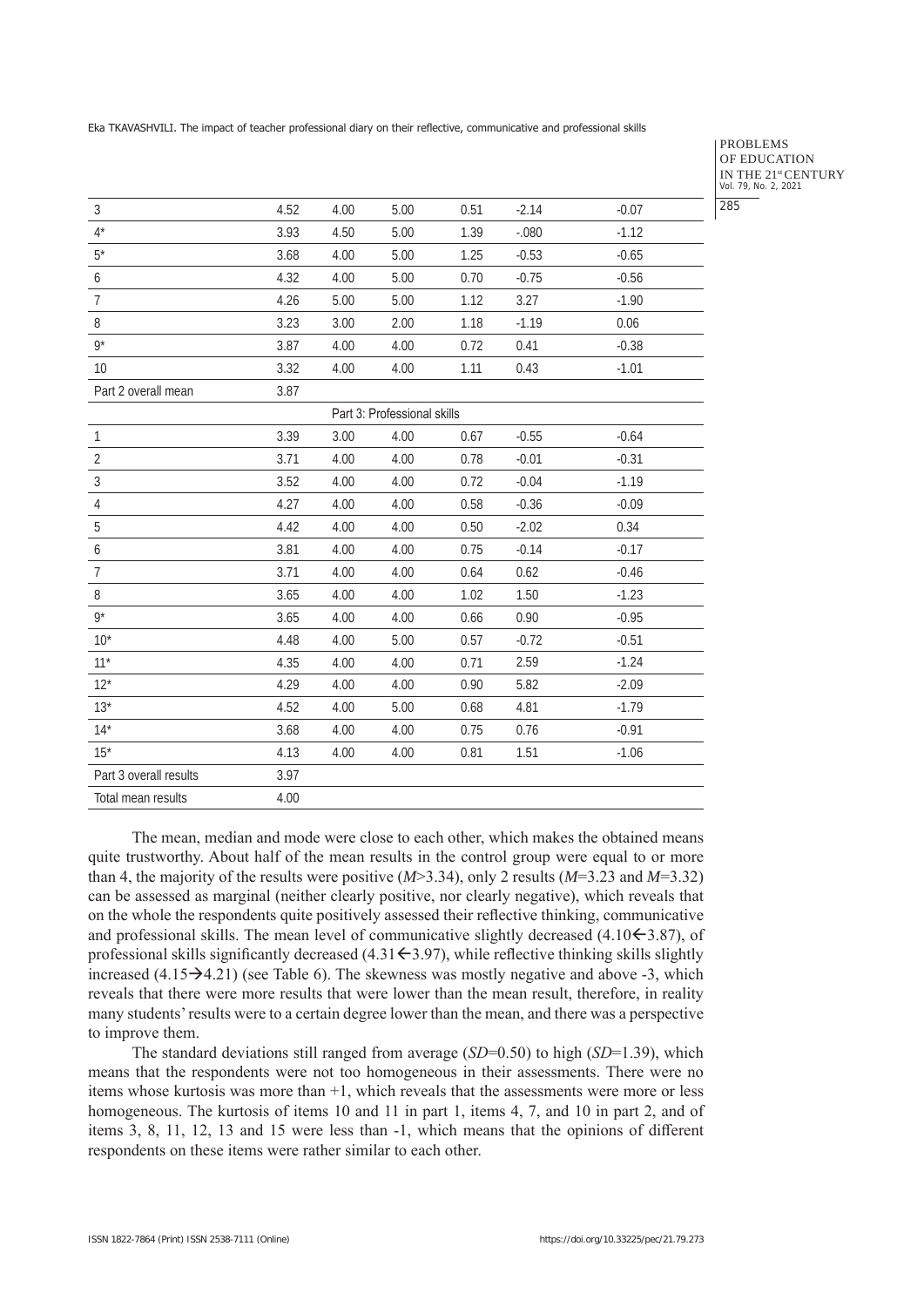PROBLEMS OF EDUCATION IN THE 21st CENTURY Vol. 79, No. 2, 2021 286

On the whole, the post-experimental results of the control group were lower than the preexperimental ones. The total mean decreased from *M*=4.31 to *M*=3.96. This may be explained by the pandemic and the stress of unexpectedly moving to totally online teaching, but, to name the cause, additional research is needed.

In table 6 below, pre-experimental and post-experimental mean results of the experimental and control groups are compared to each other in order to see whether the groups decreased, maintained or increased the level of reflective thinking, communicative and professional skills after the experiment.

## **Table 6**

Comparison of the Experimental and Control Group Pre- and Post-Experimental Results

|                               |                                             | Experimental group                                  | Control group                                    |                                                   |  |  |
|-------------------------------|---------------------------------------------|-----------------------------------------------------|--------------------------------------------------|---------------------------------------------------|--|--|
|                               | Pre-experimental<br>results $(M_{max} = 5)$ | Post-experimental<br>results $(M_{\text{max}} = 5)$ | Pre-experimental<br>results $(M_{\text{max}}=5)$ | Post-experimental<br>results $(M_{\text{max}}=5)$ |  |  |
| Reflective thinking<br>skills | 4.25                                        | 4.39                                                | 4.15                                             | 4.21                                              |  |  |
| Communicative skills          | 3.82                                        | 4.20                                                | 4.10                                             | 3.87                                              |  |  |
| Professional skills           | 4.29                                        | 4.41                                                | 4.31                                             | 3.97                                              |  |  |

The table reveals that, as assessed by the participants according to a 5-point Likert scale, in the experimental group all three skills increased as result of treatment, while in the control group reflective thinking skills slightly increased, communicative skills experienced a minor decrease and professional skills a notable one. Therefore, the experiment results were successful for the experimental group and not successful for the control group. To see whether the improvements in the experimental group were statistically significant, and whether the changes in the control group were statistically significant, a *t*-test was conducted (Tables 7 and 8).

## **Table 7**

T-Test for Experimental Group Results

One-Sample Statistics

|            | N                    | М           | <b>SD</b>     | SEM                          |
|------------|----------------------|-------------|---------------|------------------------------|
| Variable 1 |                      | 4.12        | $\sim$<br>.Z6 | $\sim$ $\sim$<br>ıь<br>. ا ب |
| Variable 2 | $\ddot{\phantom{a}}$ | ົດຕ<br>4.33 | $\sim$<br>.   | .U /                         |

|            |       |                 |                   | Test value = $0$ |                          |      |
|------------|-------|-----------------|-------------------|------------------|--------------------------|------|
|            | df    |                 | Mean              |                  | 95% CI of the difference |      |
|            |       | Sig. (2-tailed) | <b>Difference</b> | Lower            | Upper                    |      |
| Variable 1 | 27.39 |                 | .000              | 4.12             | 3.47                     | 4.77 |
| Variable 2 | 64.76 |                 | .000              | 4.33             | 4.05                     | 4.62 |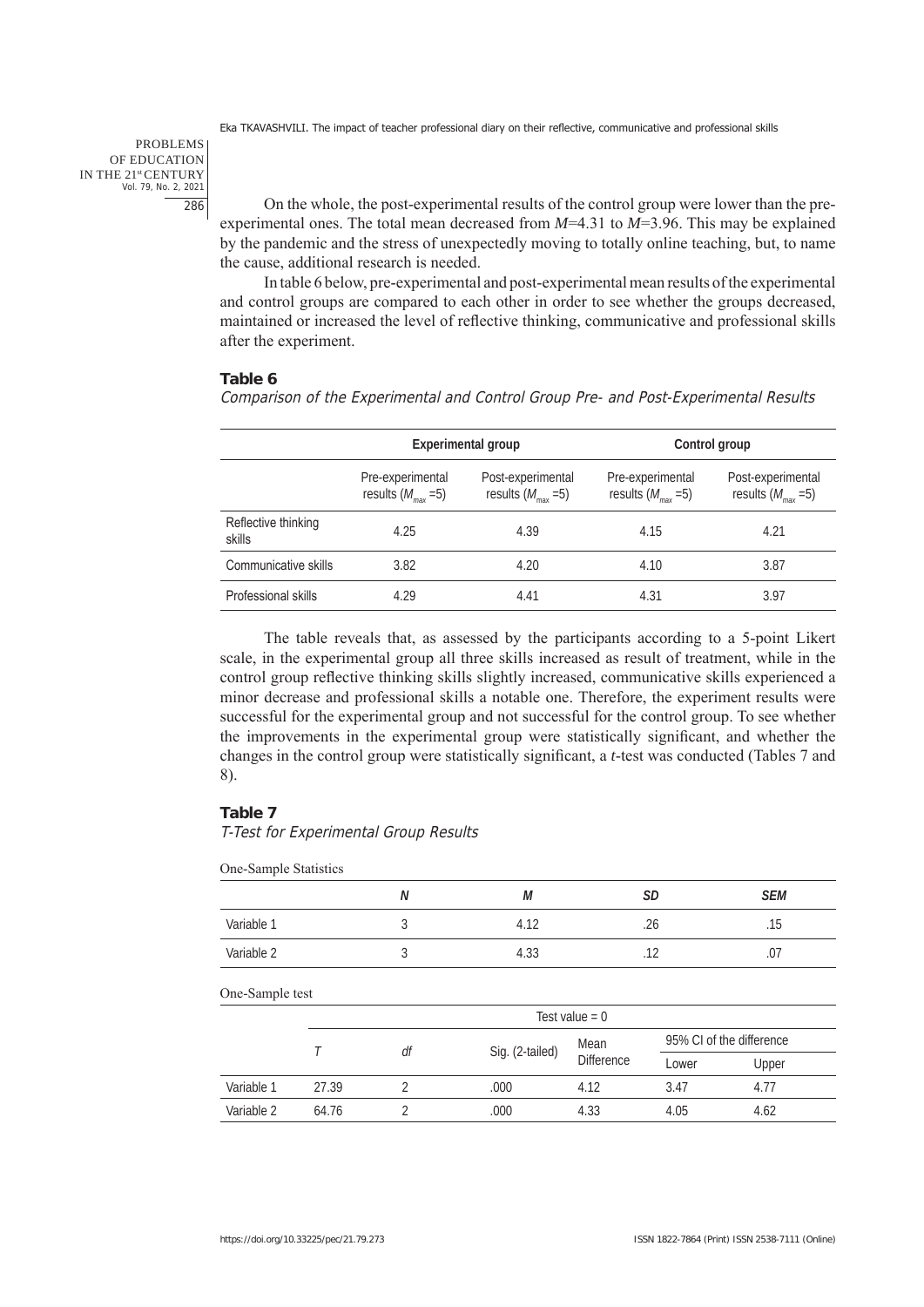PROBLEMS OF EDUCATION IN THE 21<sup>st</sup> CENTURY<br>Vol. 79, No. 2, 2021 287

Therefore, at 95% confidence interval of the difference which is normally applied in educational research (Cohen et al, 2018), the significance *p*=.0001<.001. This result implied that the difference between the pre-experimental and post-experimental results in the experimental group is statistically significant. Thus, the positive hypotheses  $(H_{1a}, H_{1b}, and H_{1c})$  were confirmed.

## **Table 8**

T-Test for Control Group Results

One-Sample Statistics

|                 | Ν                |                | М               | <b>SD</b>         | <b>SEM</b>               |        |
|-----------------|------------------|----------------|-----------------|-------------------|--------------------------|--------|
| Variable 1      | 3                |                | 4.19            | .11               | .06                      |        |
| Variable 2      | 3                | 4.02           |                 | .17               | .10                      |        |
| One-Sample test |                  |                |                 |                   |                          |        |
|                 | Test value = $0$ |                |                 |                   |                          |        |
|                 |                  | df             |                 | Mean              | 95% CL of the difference |        |
|                 |                  |                | Sig. (2-tailed) | <b>Difference</b> | Lower                    | Upper  |
| Variable 1      | 66.11            | $\overline{2}$ | .00.            | 4.18667           | 3.9142                   | 4.4592 |
| Variable 2      | 38.81            | $\overline{2}$ | .00.            | 4.01667           | 3.5826                   | 4.4507 |

Therefore, at 95% confidence interval of the difference which is normally applied in educational research (Cohen et al, 2018), the significance *p*=0.0001<0.05. This result implied that the difference between the pre-experimental and post-experimental results in the control group is statistically significant.

To find out to what degree was the impact of diary application in the experimental group positive, Person correlation was assessed.

## **Table 9a**

## Pearson Correlation between Reflective Thinking Skills and Diary Writing

|                            |                         | Pre-experimental | Post-experimental |
|----------------------------|-------------------------|------------------|-------------------|
|                            |                         |                  | 0.73              |
| Reflective thinking skills | Significance (2-tailed) |                  | 0.05              |
|                            | Ν                       | 13               | 13                |
|                            |                         | .73              |                   |
|                            | Significance (2-tailed) | 0.005            |                   |
|                            | Ν                       | 13               | 13                |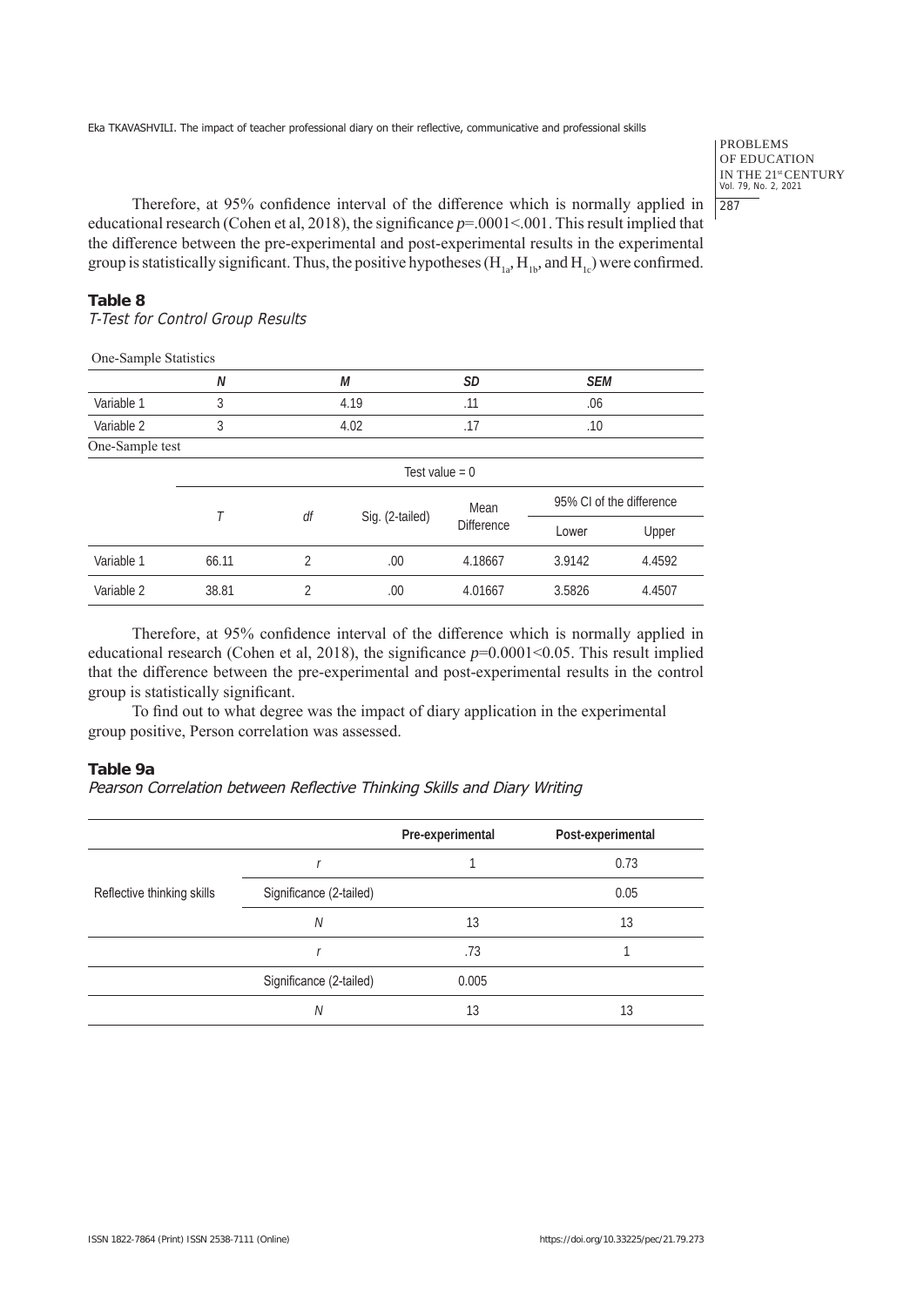#### PROBLEMS OF EDUCATION IN THE 21st CENTURY Vol. 79, No. 2, 2021 288

## **Table 9b**

Pearson Correlation between Communicative Skills and Diary Writing

|                      |                         | Pre-experimental | Post-experimental |
|----------------------|-------------------------|------------------|-------------------|
|                      |                         |                  | 0.53              |
| Communicative skills | Significance (2-tailed) |                  | 0.12              |
|                      | Ν                       | 10               | 10                |
|                      |                         | 0.53             |                   |
|                      | Significance (2-tailed) | 0.12             |                   |
|                      | Ν                       | 10               | 10                |

## **Table 9c**

Pearson Correlation between Professional Skills and Diary Writing

|                     |                         | Pre-experimental | Post-experimental |
|---------------------|-------------------------|------------------|-------------------|
|                     |                         |                  | 0.474             |
| Professional skills | Significance (2-tailed) |                  | 0.74              |
|                     | N                       | 15               | 15                |
|                     |                         | 0.474            |                   |
|                     | Significance (2-tailed) | 0.74             |                   |
|                     | N                       | 15               | 15                |

From the Tables 9a, 9b, and 9c it can be concluded that the correlation is positive and average, the highest for reflective thinking skills  $(r=0.73)$ , followed by communicative skills  $(r= 0.53)$  and professional skills  $(r=0.47)$ .

As for the comments that the teachers made in the open-ended question, they mention the following advantages of diary writing:

- it enables to follow the progress of each individual student;
- it has been especially useful during online teaching as anyway we had to collect information about every student;
- $\bullet$  it is like additional memory to keep in mind all achievements, problems, activities, etc.;
- $\bullet$  lessons are ephemeral it's over and that's all, a diary helps to keep it in memory for analysis;
- it is a good tool for self-assessment and self-efficiency; one learns to assess oneself more objectively and thoroughly;
- provides systematic self-observation;
- for teachers who enjoy personal diary writing, it's also enjoyable;
- it motivates the teacher to work better:
- it develops analytic and critical skills;
- it enables the teacher to see her strong and weak points;
- it helps to visualize problems;
- it helps to clarify one's teaching style and strategies;
- it makes planning and teaching more thoughtful;
- it's like a mirror for a teacher;
- the peer dialogue helps to obtain colleagues' feedback;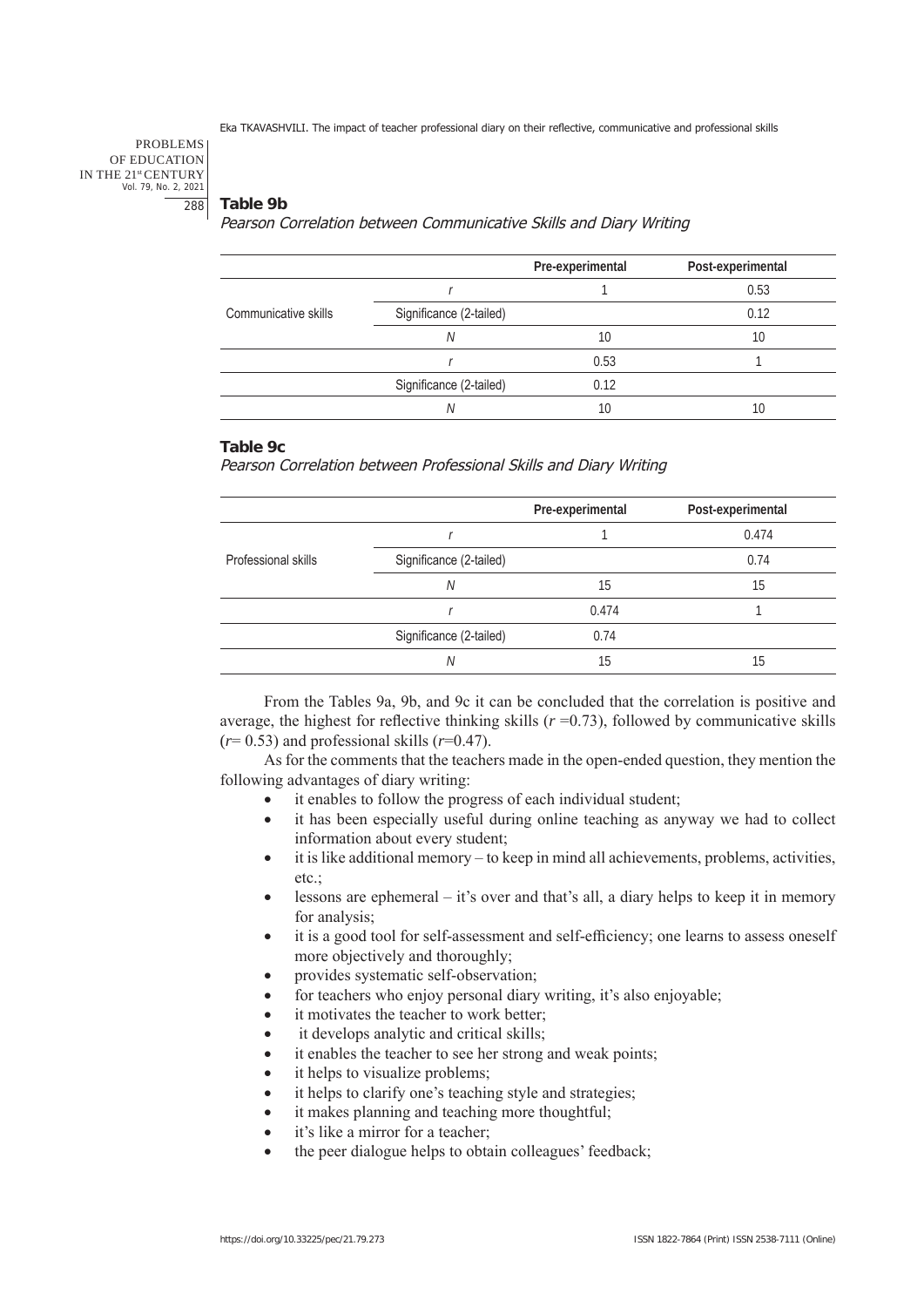PROBLEMS OF EDUCATION IN THE 21st CENTURY Vol. 79, No. 2, 2021 289

- • it promotes professional development, a deeper understanding of theoretical knowledge and its link with teaching practice;
- it develops academic writing quality;
- it improves the quality of teaching.

Six respondents out of 31 mentioned that they would continue diary writing after the research would be over, and one wrote she would write it from time to time. One respondent expressed the idea that for novice teachers writing a diary should be compulsory.

As for challenges connected with diary writing, a couple of teachers mentioned it was time-consuming, and they had to find special time for it. One teacher mentioned she was afraid in the beginning she would not be able to do it, but after a couple of entries it became easy.

## **Discussion**

Although there are many publications concerning the role of teacher diaries, most of them deal with other than skill development benefits such as enhancing social work (Vinjamuri et al. 2017), teaching English writing (Farrah, 2012), students' self-regulated learning strategies (Al-Rawahi & Al-Balushi, 2015), etc. Besides, the analysis of the existing studies dealing with reflective diary writing brought the researcher to the conclusion that the majority of the articles involved teacher students, and there was a lack of research dealing with actual teachers. Besides, the available publications are qualitative (interview, observation, case studies) and non-experimental qualitative (survey) ones. The current study tried to at least partially fill the existing gap.

The current study revealed that the participant teachers had a positive attitude towards reflective diary writing. It was also found that there was a positive relationship between diary writing and the development of reflective thinking, communicative and professional skills.

Göker (2016) held a research with 16 teacher certification students at a Turkish university who applied a reflective diary during their 6-month-long teaching practice. He applied surveys and interviews. 91% of the participants expressed a positive opinion of diary writing. Besides, they described advantages and challenges of diary writing, which also were in line with the current research findings. In the current research all items in the pre-experimental questionnaire were assessed positively by the control group, while only one item was assessed on a marginal level (neither positive, nor negative: *M*=3.19). In the post-experimental questionnaire, all teachers in the experimental group assessed the application of teacher diary positively, while in the control group only two items were assessed as marginal (*M*=3.23 and *M*=3.32). This comparison reveals that the current results were in line with Göker's (2016) results.

In Insuasty and Castillo (2010) study six teacher students were applying a reflection diary during their six-month practicum in a Colombian university. They held a curriculum action research. "Observational and non-observational techniques were used to collect data. The former were journals, blog group discussions and conferences. The latter were metaphors and questionnaires" (ibid, p. 92). The results revealed that they enriched their understanding of reflective teaching and developed their reflective thinking skills. While describing a teacher before this experience, they mentioned such teacher responsibilities as controlling the students' progress, applying innovations, but none of them mentioned that teachers should be reflective practitioners. After the research was completed, they realized the importance of reflective teaching. In the current research, the teachers from the experimental group, while writing the diaries, had to assess their own and their colleague's practice, which stimulated the development of their reflective skills. If before the experiment they already assessed their reflective skills quite positively (*M*=4.25), after the experiment the level of their skills increased (*M*=4.39). Therefore, Insuasty and Castillo (2010) findings are also in compliance with the current research.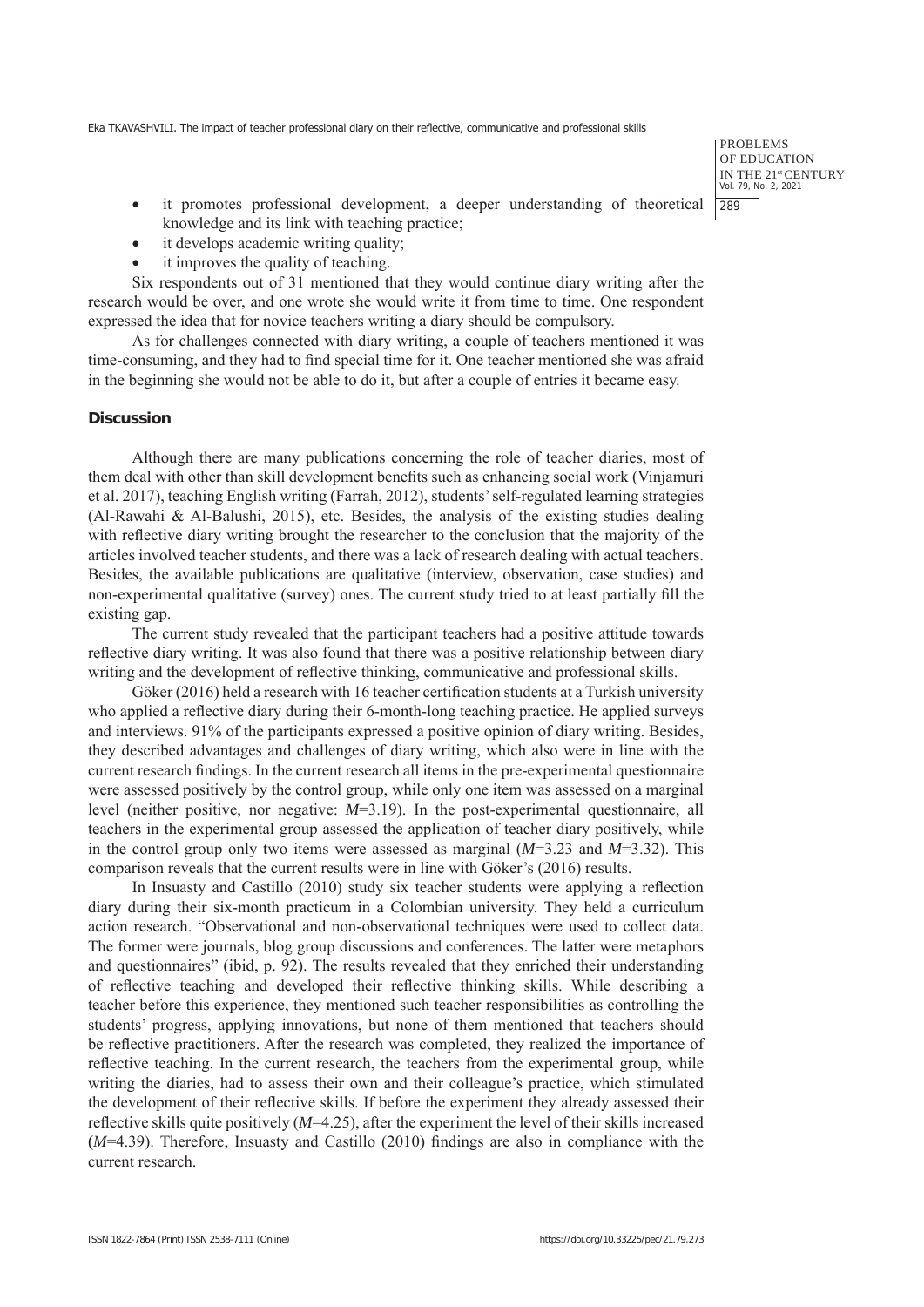PROBLEMS OF EDUCATION IN THE 21st CENTURY Vol. 79, No. 2, 2021 290

Bashan and Holsblat (2017) held a qualitative study, analyzing 36 Israeli teacher students' entries in reflective diaries (three years, 12 students a year). The research revealed that reflective diaries supported teacher students' communication with each other, school teachers and their instructor, helped to build mutual trust. Keeping the diaries improved their lesson planning skills. Sharing knowledge and experiences was also emphasized by both practicing teachers and student teachers. In the current research, the teachers communicated with the trainer for the first three weeks, then with their peers for the next three weeks, which significantly increased their communication skills (before the experiment their level was *M*=3.82, while post-experimental level became *M*=4.20). The above findings are also in congruence with the current research.

Moghaddam et al. (2020) conducted a mixed-methodology study: a questionnaire administered to 250 Iranian English teachers and an experiment with 60 teachers, in which the experimental group was conducting reflective diaries. The diaries were found to develop cognitive, metacognitive, affective, critical, and practical skills. The teaching (i.e., professional) skills of the experimental group teaching substantially increased. Almusharraf (2020) involved eight Saudi female teachers undergoing an 11-week teaching practicum. They confessed that reflective practice let them develop their own teaching philosophy. In the current study, the teachers had to purposefully use the professional terminology more thoughtfully as well as to apply their theoretical knowledge in practice. This enabled them to significantly increase their professional skills (before the experiment their level was *M*=4.29, while post-experimental level became *M*=4.41). The findings by Moghaddam et al. (2020) and Almusharraf (2020) are consistent with the current study findings.

On the whole, the current research found the positive impact of conducting a teacher diary on three skills (reflective, communicative and professional), while the other available research studies deal with one or two benefits of reflective diaries. Besides, it was an experimental research (compared to descriptive research in all studies except Moghaddam et al), which makes its results more scientifically valuable. And, finally, this is the first research in Georgia on the given issue.

## *Research Limitations and Further Research Directions*

The number of participants of the research was limited, which does not make its findings generalizable, so it would be useful to replicate the research, both in Georgia and other countries. It would also be useful to investigate the impact of teacher reflective journals on students' achievement.

#### **Conclusions**

The conducted research enriched the scarce empirical data on the issue of teacher diary impact on the improvement of their reflective, communicative, and professional/pedagogical skills. It is one of the very few research studies (Moghaddam et al., 2020; Almusharraf, 2020) of a complex nature (covering several skills) held with teachers and not teacher students as participants. It has shown that a reflective diary benefits teachers as well.

The research gave a positive answer to the research questions (whether writing a reflective diary developed teachers' reflective thinking, communicative and professional skills). The impact was found through an experiment and accompanying questionnaire to be positive and average. The strongest impact was shown on reflective thinking skills  $(=0.73)$ , while the impact on communicative (0.53) and professional (0.47) skills was less. The experimental group increased these skills significantly, while in the control group, without any special treatment, reflective thinking skills slightly increased, however, communicative and professional skills decreased.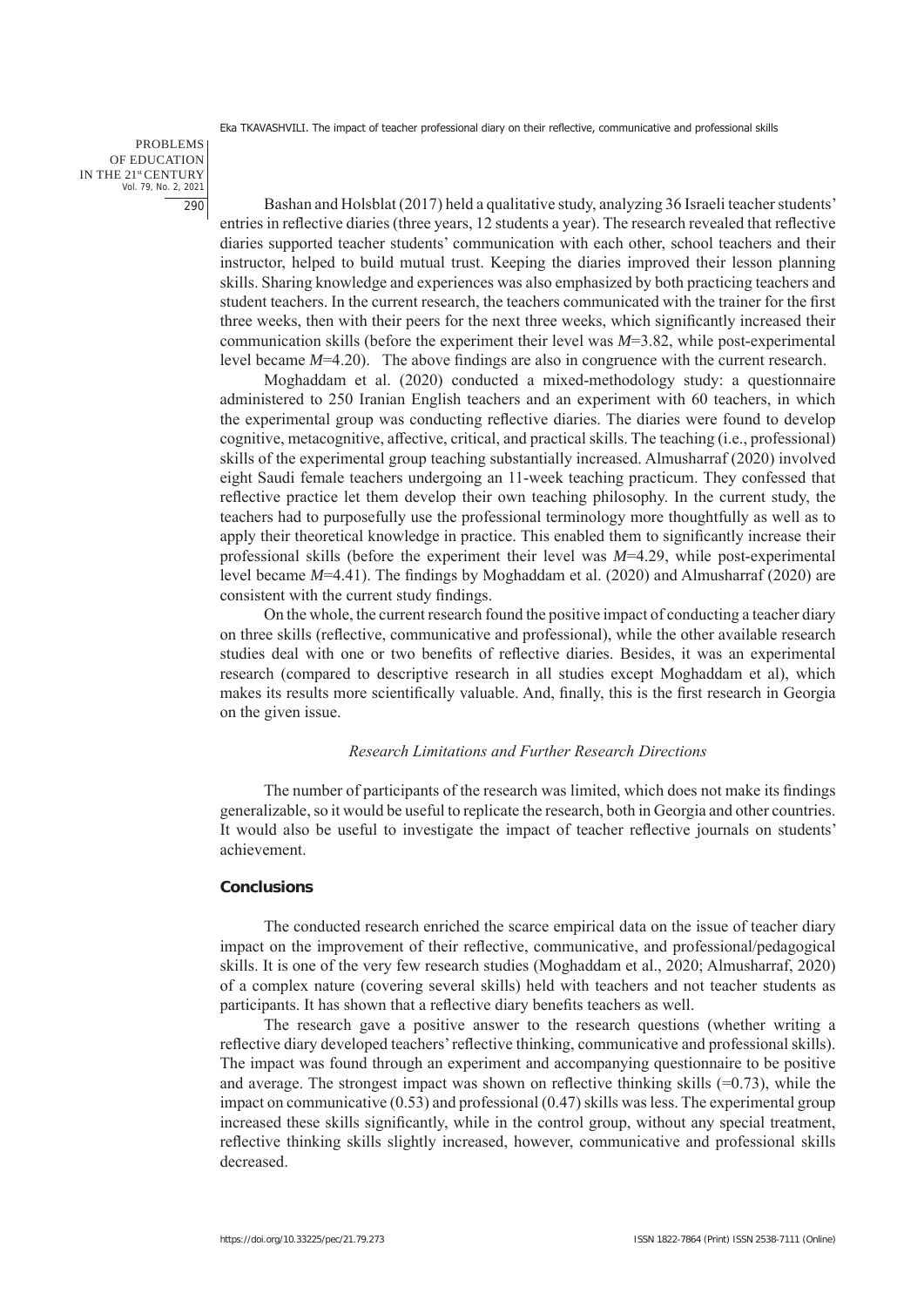PROBLEMS OF EDUCATION IN THE 21st CENTURY Vol. 79, No. 2, 2021 291

According to the study results, the application of teacher reflective diary can be recommended as an effective tool for the development of reflective thinking, communication, and professional qualification. The quality of teaching will increase if teachers, at least periodically, apply reflective diary writing. This, in turn, will help to improve students' knowledge and skills and thus help solve the problem stated in the research.

## **References**

- Aharonian, N. (2016). I thought to myself: W*hat a long way I've come …*: Teacher writing for professional learning. *An International Journal of Teachers' Professional Development*, *20*(2), 213-228. https://doi.org/10.1080/13664530.2016.1138998
- Ahmed, A. M. (2019). Students' reflective journaling: An impactful strategy that informs instructional practices in an EFL writing university context in Qatar. *Reflective Practice*, *20*(4), 483-500. https://doi.org/10.1080/14623943.2019.1638246
- Almusharraf, A. M. (2020). Student teachers' development of reflective practice concerning teaching philosophy and peer observations. *Arab World English Journal*, *11*(4) 547-564. https://doi.org/10.24093/awej/vol11no4.35
- Al-Rawahi, N., & Al-Balushi, S. (2015). The effect of reflective science journal writing on students' selfregulated learning strategies*. International Journal of Environmental & Science Education*, *10*(3), 367-379. https://files.eric.ed.gov/fulltext/EJ1069260.pdf
- Antoniou, P., Kyriakides, L., & Creemers, B. P. M. (2015). The dynamic integrated approach to teacher professional development: Rationale and main characteristics. *An International Journal of Teachers' Professional Development*, *19*(4), 535-552. https://doi.org/10.1080/13664530.2015.1079550
- Bashan, B., & Holsblat, R. (2017). Reflective journals as a research tool: The case of student teachers' development of teamwork. *Cogent Education*, *4*, 1-15. https://doi.org/10.1080/2331186X.2017.1374234
- Chien, C. W. (2018). Analysis of six Taiwanese EFL student teachers' professional learning from writing, discussing, and analyzing critical incidents. *An International Journal of Teachers' Professional Development, 22*(3), 339-354. https://doi.org/10.1080/13664530.2017.1403368
- Chong, S., & Cheah, S. M. (2009). A values, skills, and knowledge framework for initial teacher preparation programmes. *Australian Journal of Teacher Education, 34*(3), 1-17.
- Cohen, L., Manion, L., & Morrison, K. (Eds.). (2018). *Research methods in education*. 8<sup>th</sup> ed. Routledge.
- Croasmun, J., & Ostrom, L. (2011). Using Likert-type scales in the social sciences. *Journal of Adult Education*, *40*(1), 19-22.
- Dewey, J. (1993). *How we think. A restatement of the relation of reflective thinking to the educative process* (revised edition). Heath.
- Dincel, B., & Savur, H. (2018). Diary keeping in writing education. *Journal of Education and Training Studies*, *7*(1). https://doi.org//48-59.10.11114/jets.v7i1.3758
- Di Pardo Léon-Henri, D. (2021). 14 reasons teachers should keep a reflective journal. *Reflective Teaching Journal.* https://reflectiveteachingjournal.com/reasons-teachers-should-keep-a-reflective-journal
- Farrah, (2012). Reflective journal writing as an effective technique in the writing process. *An- Najah University Journal of Research (Humanities), 26*(4), 998-1025.
- Finlay, L. (2008). Reflecting on reflective practice. The Open University. Practice-Based Professional Center. http://ncsce.net/wp-content/uploads/2016/10/Finlay-2008-Reflecting-on-reflectivepractice-PBPL-paper-52.pdf
- Gogoladze, N. (2019). Refleqsia da sastsavlo protsesi [in Georgian: Reflection and educational process]. https://en.calameo.com/read/0044967375af0ea5e84c8
- Göker, S. D. (2016). Use of reflective journals in development of teachers' leadership and teaching skills. *Universal Journal of Educational Research*, *4*(12A), 63-70.
- Good, T. L., & Mulryan, C. (1990). Teacher ratings: A call for teacher control and self-evaluation. In J. Millman & L. Darling-Hammond (Eds.). *The new handbook of teacher evaluation: Assessing: elementary and secondary school teachers* (pp. 191- 215). SAGE.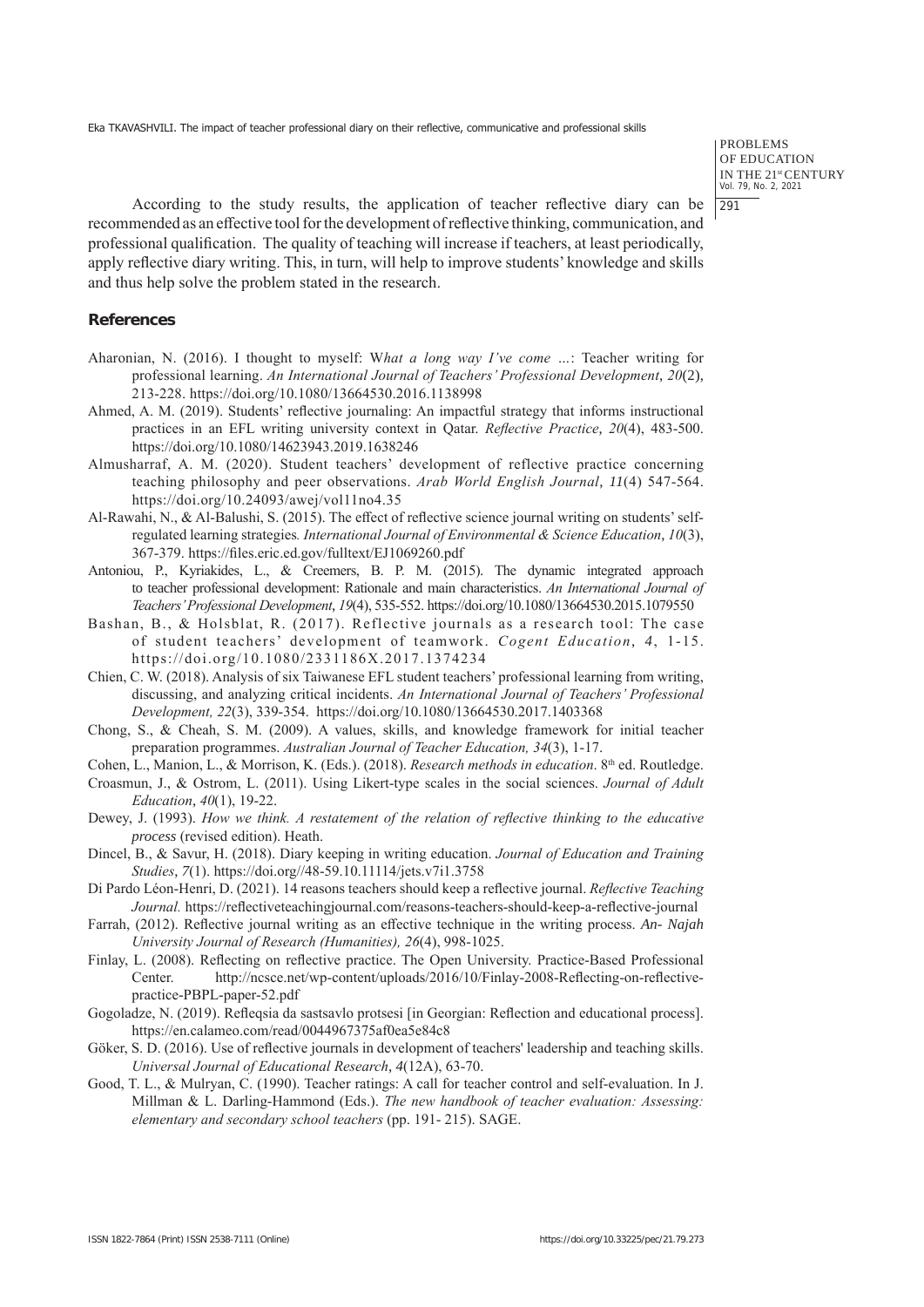PROBLEMS OF EDUCATION IN THE 21st CENTURY Vol. 79, No. 2, 2021 292

- Gore, J., Lloyd, A., Smith, M., Bowe, J., Ellis, H., & Lubans, D. (2017). Effects of professional development on the quality of teaching: Results from a randomised controlled trial of Quality Teaching Rounds. *Teaching and Teacher Education*, *68*, 99-113.
- Hilton, G., Assunção Flores, M., & Niklasson, L. (2013). Teacher quality, professionalism, and professional development: Findings from a European project. *An International Journal of Teachers' Professional Development, 17*(4), 431-447.
- Insuasty, E. A., & Zambrano Castillo, L. C. (2010). Exploring reflective teaching through informed journal keeping and blog group discussion in the teaching practicum. *Profile*, *12*(2), 87-105.
- Joshi, A., Kale, S., Chandel, S., & Pal, D. K. (2015). Likert scale: Explored and explained. *British Journal of Applied Science & Technology*, *7*(4), 396-403.
- Karpov, A. (2003). Refleksivnost kak psikhicheskoye svoistvo i metodika ee diagnostiki [Reflexivity as psychological characteristic and methods of its diagnostic]. *Psykhologicheskiy zhurnal*, *24*(5), 45-57.
- Klimova, B. (2015). Diary writing as a tool for students' self-reflection and teacher's feedback in the course of academic writing. *Procedia - Social and Behavioral Sciences, 197*, 549 – 553.
- Kolb, D. A. (1984). *Experiential learning experience as a source of learning and development*. Prentice Hall.
- Lipsey, Puzio, K., Yun, C., Hebert, M., Steinka-Fry, K., Cole, M., Roberts, M., Anthony, K., & Busick, M. (2012). *Translating the statistical representation of the effects of education interventions into more readily interpretable forms.* National Center for Special Education Research, Institute of Education Sciences, U.S. Department of Education.
- Liu, L., & Zhang, Y. (2014). Enhancing teachers' professional development through reflective teaching. *Theory and Practice in Language Studies*, *4*(11), 2396-2401. https://doi.org//10.4304/tpls.4.11.2396-2401
- Lopera Medina, S. (2013). Diary insights of an EFL reading teacher. *Profile: Issues in Teachers' Professional Development*, *15*(2), 115-126.
- Mirzaei, F., Phang, F. A., & Kashefi, H. (2014). Measuring teachers' reflective thinking skills. *Procedia Social and Behavioral Sciences*, *141*, 640 – 647.
- Moghaddam, R. G., Davoudi, M., Adel, S. M. R. et al. (2020). Reflective teaching through journal writing: A study on EFL teachers' reflection-for-action, reflection-in-action, and reflection-onaction. *English Teaching & Learning, 44*, 277–296.
- OECD (2018). PISA 2018 results. https://www.oecd.org/pisa/publications/pisa-2018-results.htm
- Oelofsen, N. (2012). *Developing reflective practice: A guide for students and practitioners of health and social care.* Lantern Publishing.
- Patterson, D. (2014). Using writing journals as a means of increasing EFL writing fluency. *Proceedings of ICLC 2013: The 5th International Conference on Language & Communication*, 81-91. December 12-13. Bangkok, Thailand.
- Schön, D. (1983). The reflective practitioner: How professionals think in action. Temple Smith.
- Spalding, E., & Wilson, A. (2002). Demystifying reflection: A study of pedagogical strategies that encourage reflective journal writing. *Teachers College Record*, *104*(7), 1393–1421.
- Stevens, D. D., & Cooper, J. E. (2009). *Journal keeping: How to use reflective writing for learning, teaching, professional insight, and positive change*. Stylus Publishing, LLC.
- Taqi, H., Akbar, R., Al-Nouh, N., & Dashti, A. (2015). The effect of diary writing on EFL students' writing and language abilities. *British Journal of Education*, *3*(2), 75-91.
- Tkavashvili, E. (2021). Awareness of the significance of reflective diaries for teachers' professional development. *International Journal of Sciences: Basic and Applied Research, 55*(3). In print.
- Tsingos-Lucas, C., Bosnic-Anticevich, S., Schneider, C., & Smith, L. (2017). Using reflective writing as a predictor of academic success in different assessment formats. *American Journal of Pharmaceutical Education*, *81*(1), article 8. https://doi.org/10.5688/ajpe8118
- Ukrop, M., Švábenský, V., & Nehyba, J. (2019). Reflective diary for professional development of novice teachers. In *Proceedings of the 50th ACM technical symposium on computer science education* (SIGCSE '19). February 27-March 2. Minneapolis, MN, USA. ACM, New York, NY, USA. https://doi.org/10.1145/3287324.3287448
- Vinjamuri, M., Warde, B., & Kolb, P. (2017). The reflective diary: An experiential tool for enhancing social work students' research learning. *Social Work Education, 36*(8), 933-945. https://doi.org/10.1080/02615479.2017.1362379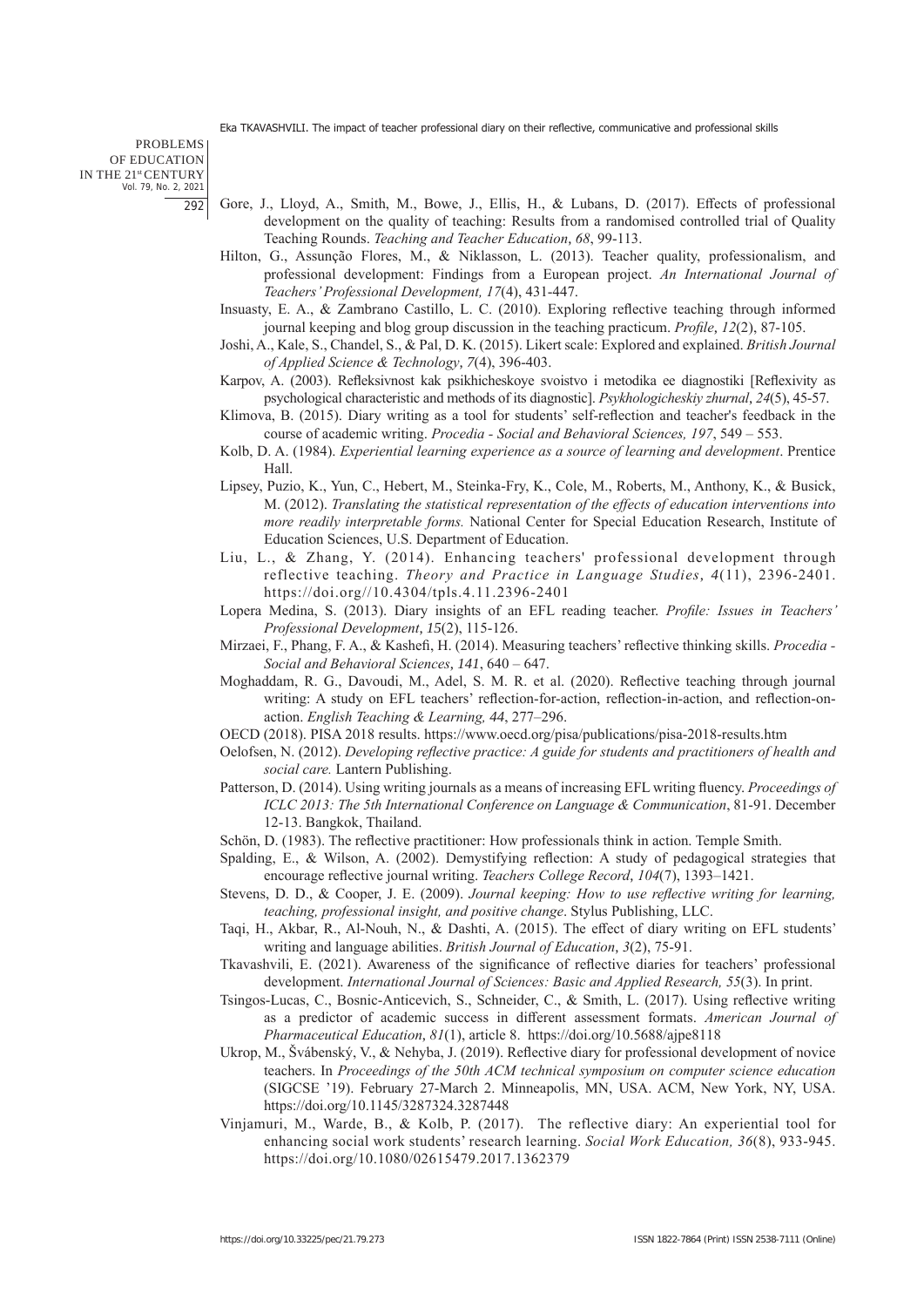# **Appendix**

PROBLEMS OF EDUCATION IN THE 21<sup>st</sup> CENTURY<br>Vol. 79, No. 2, 2021 293

Table A1. Defining the reliability of the questionnaire items

| Items                                                                                                                                                                                             | Variable 1:  | Variable 2:   |
|---------------------------------------------------------------------------------------------------------------------------------------------------------------------------------------------------|--------------|---------------|
|                                                                                                                                                                                                   | Means (first | Means (second |
|                                                                                                                                                                                                   | measurement) | measurement)  |
| Part 1: Reflective thinking skills                                                                                                                                                                |              |               |
| When I fail to do something well at the lesson, first of all, I look 4.25<br>1.<br>for a cause in myself for what I have done wrong.                                                              |              | 4.27          |
| 2*. When I fail to do something well at the lesson, I shift the blame on<br>the others.                                                                                                           | 4.50         | 4.50          |
| 3. When I come across some problem, I try to recollect similar situations<br>from my experience, which will help me solve it.                                                                     | 4.20         | 4.18          |
| 4. Prior to the lesson, I think about the difficulty I might encounter during<br>the lesson. At the end of the lesson, I compare my prediction with the<br>reality.                               | 4.15         | 4.13          |
| 5. After each conducted lesson, I analyze whether I have achieved the set 4.16<br>goal.                                                                                                           |              | 4.16          |
| 6. Communication with my colleague and then analyzing this discussion<br>helps me to clarify some professional issue.                                                                             | 4.03         | 4.05          |
| 7. Writing and then analyzing my writing helps me to clarify some 4.08<br>professional issue.                                                                                                     |              | 4.07          |
| 8. Judging by the students' behavior, I always try to find out if the students 4.41<br>liked the lesson or not, which activity they liked, and why, which activity<br>they did not like, and why. |              | 4.44          |
| 9. I try to put myself in students' place in order to analyze if the lesson 4.02<br>was useful or not.                                                                                            |              | 4.02          |
| 10. I always think about the conducted and future lessons even in the<br>moments when I am busy or at rest.                                                                                       | 4.11         | 4.13          |
| 11*. I do not like observing my colleagues' lessons, analyzing, evaluating<br>and comparing them with my experience.                                                                              | 3.97         | 4.00          |
| 12*. I do not like when my colleagues observe my lessons and share their<br>impressions and recommendations with me, which I analyze and consider<br>in the future.                               | 3.87         | 3.90          |
| 13. I like reading and analyzing professional articles and books, comparing 4.00<br>them with my experience.                                                                                      |              | 3.98          |
| Part 2: Communicative skills                                                                                                                                                                      |              |               |
| 1. I am well versed in professional terminology.                                                                                                                                                  | 3.87         | 3.91          |
| 2*. Sometimes I understand the term, but I cannot explain it to the<br>audience.                                                                                                                  | 3.98         | 3.95          |
| 3. I can orally express my opinion concisely and clearly (when speaking<br>with students and colleagues).                                                                                         | 4.32         | 4.32          |
| 4*. I find it difficult to express my opinion in written form concisely and<br>clearly (with my students and colleagues)                                                                          | 3.96         | 3.99          |
| 5*. I do not like discussing professional issues with my colleagues.                                                                                                                              | 3.90         | 3.92          |
| 6. I understand students' arguments and I try to consider them.                                                                                                                                   | 4.00         | 3.97          |
| 7. I do not find it difficult to explain the lesson aims, activity procedures<br>and assessment principles, etc. to my students.                                                                  | 4.12         | 4.13          |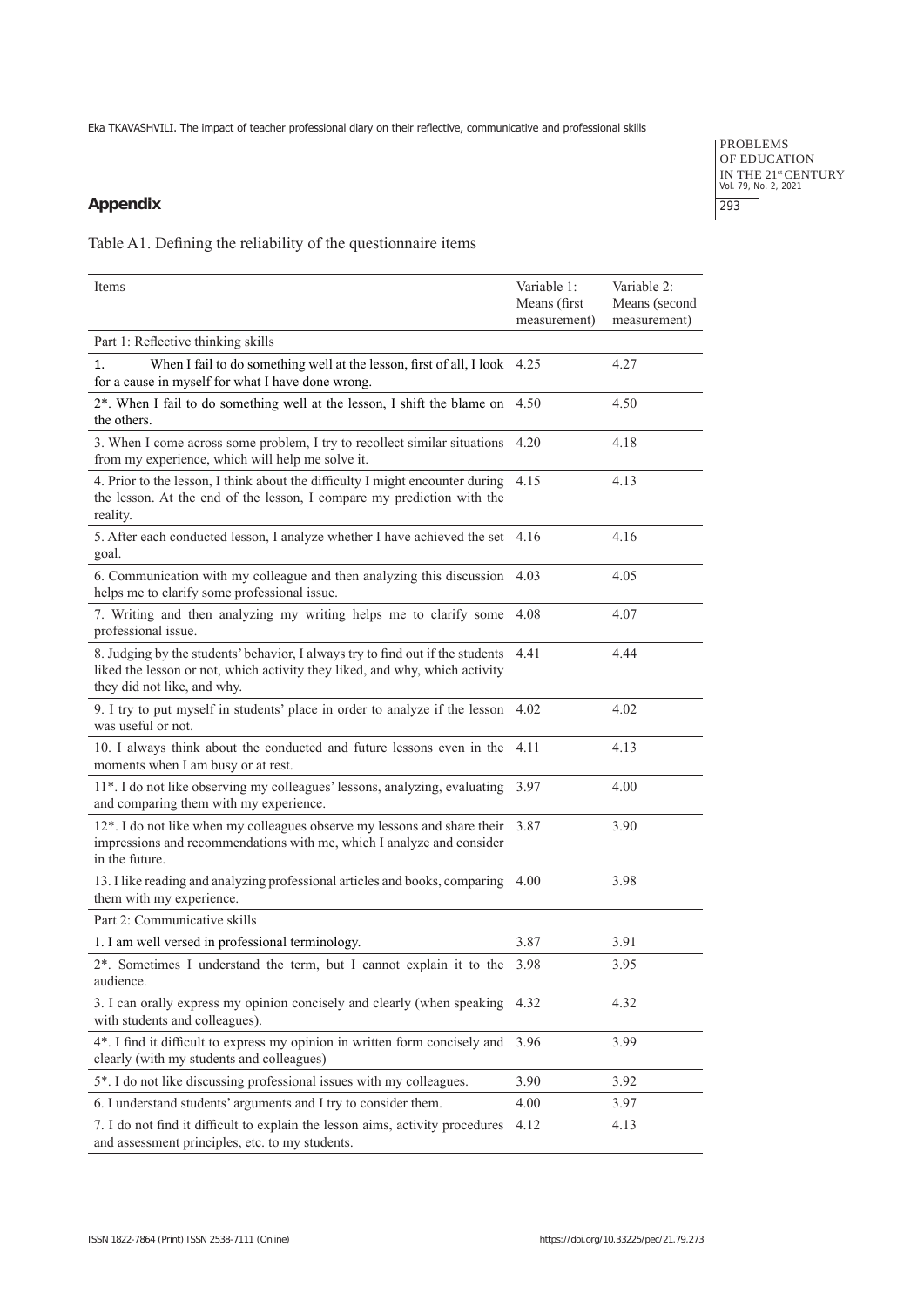## PROBLEMS OF EDUCATION IN THE 21stCENTURY Vol. 79, No. 2, 2021 294

|                                                                                                                                                       | 8. I do not find it difficult to prepare a professional conference topic.                                                                                                                         | 3.45         | 3.44  |
|-------------------------------------------------------------------------------------------------------------------------------------------------------|---------------------------------------------------------------------------------------------------------------------------------------------------------------------------------------------------|--------------|-------|
|                                                                                                                                                       | 9*. I am reluctant to participate in professional meetings/discussions.                                                                                                                           | 4.03         | 4.06  |
|                                                                                                                                                       | 10. I do not find it difficult to make an unprepared speech in meetings/<br>discussions on pedagogical topics using theoretical knowledge.                                                        | 3.30         | 3.30  |
| Part 3: Professional skills                                                                                                                           |                                                                                                                                                                                                   |              |       |
|                                                                                                                                                       | 1. I try to rely on the most recent achievements in subject methodology<br>and all related disciplines (Pedagogy, Psychology, etc.) and my<br>knowledge while planning the instructional process. | 3.90         | 3.90  |
|                                                                                                                                                       | 2. I always relate theory to practice (experience) at my lessons.                                                                                                                                 | 3.98         | 4.00  |
|                                                                                                                                                       | 3. I do not find it difficult to plan and conduct a lesson.                                                                                                                                       | 4.12         | 4.14  |
| in the instructional process.                                                                                                                         | 4. I find it easy to present the materials taking into consideration the<br>students' individual characteristics and I help the learners to get involved                                          | 4.05         | 4.04  |
| so).                                                                                                                                                  | 5. If I do not know the answer to a student's question, I admit it, and I 3.95<br>promise to explore it and give an answer to them at the next lesson (I do                                       |              | 3.93  |
| 6. In the first place, I evaluate myself, I am critical of myself and then<br>4.10<br>4.11<br>towards my students.                                    |                                                                                                                                                                                                   |              |       |
| cause protest.                                                                                                                                        | 7. I think I evaluate students' knowledge objectively. Since I design 4.30<br>assessment criteria together with my students, my evaluation does not                                               |              | 4.30  |
| think that is right.                                                                                                                                  | 8. I rely only on my own opinions and experience while teaching and I                                                                                                                             | 4.25         | 4.27  |
| teacher's book.                                                                                                                                       | 9*. I never plan my own lessons. Instead, I often follow the plans in a                                                                                                                           | 4.35         | 4.36  |
|                                                                                                                                                       | 10*. I never (hardly ever) use pair and group work as they cause chaos.                                                                                                                           | 4.50         | 4.52  |
|                                                                                                                                                       | 11*. I never (hardly ever) use technical aids/technologies since their<br>integration into the instructional process will take a lot of time.                                                     | 4.70         | 4.72  |
|                                                                                                                                                       | 12*. I do not often consider a student's opinion as I think I know better<br>what is necessary and useful for my learners.                                                                        | 4.15         | 4.18  |
| 13*. If I do not know the answer to a student's question, I say that it is not<br>4.23<br>4.20<br>important, or we have no time for talking about it. |                                                                                                                                                                                                   |              |       |
|                                                                                                                                                       | 14*. I often find it difficult to manage discipline at the lesson.                                                                                                                                | 3.40         | 3.38  |
| knowledge/skills.                                                                                                                                     | *15. My students are often dissatisfied with my assessment of their                                                                                                                               | 4.70         | 4.73  |
| Variable 1.                                                                                                                                           | Pearson correlation                                                                                                                                                                               | $\mathbf{1}$ | 1.000 |
|                                                                                                                                                       | Sig (2-tailed)                                                                                                                                                                                    |              | .000  |
|                                                                                                                                                       | N                                                                                                                                                                                                 | 35           | 34    |
| Variable 1.                                                                                                                                           | Pearson correlation                                                                                                                                                                               | 1.000        | 1     |
|                                                                                                                                                       | Sig (2-tailed)                                                                                                                                                                                    | .000         |       |
|                                                                                                                                                       | $\boldsymbol{N}$                                                                                                                                                                                  | 34           | 37    |